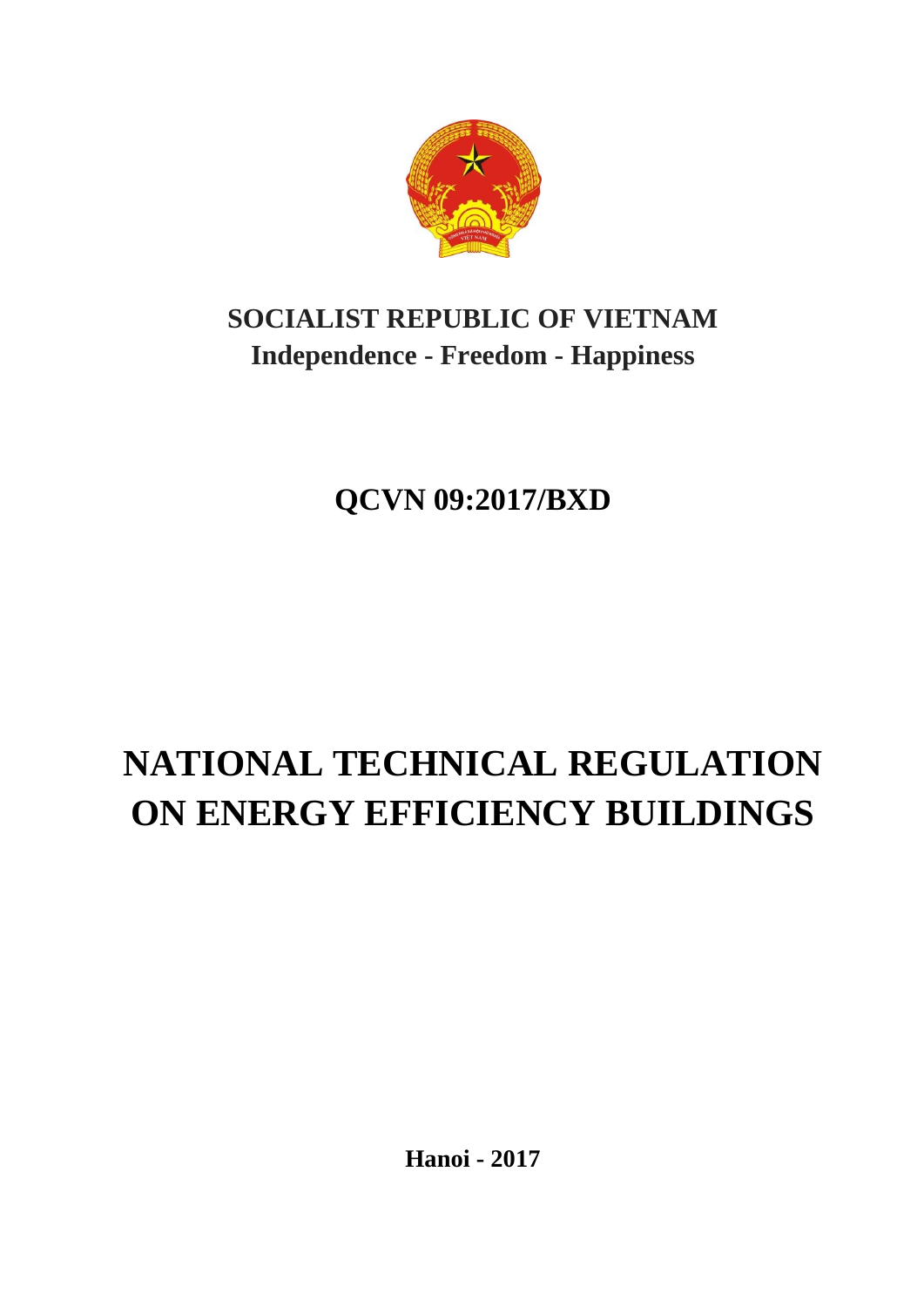# **CONTENTS**

| 1.   |                                                                                      |
|------|--------------------------------------------------------------------------------------|
| 1.1. |                                                                                      |
| 1.2. |                                                                                      |
| 1.3. |                                                                                      |
| 1.4. |                                                                                      |
| 2.   |                                                                                      |
| 2.1. |                                                                                      |
| 2.2. |                                                                                      |
| 2.3. |                                                                                      |
| 2.4. |                                                                                      |
| 3.   |                                                                                      |
| 4.   |                                                                                      |
|      |                                                                                      |
|      |                                                                                      |
|      | Annex 3: Surface heat transfer coefficient of building enclosure (for reference)  17 |
|      |                                                                                      |
|      |                                                                                      |
|      |                                                                                      |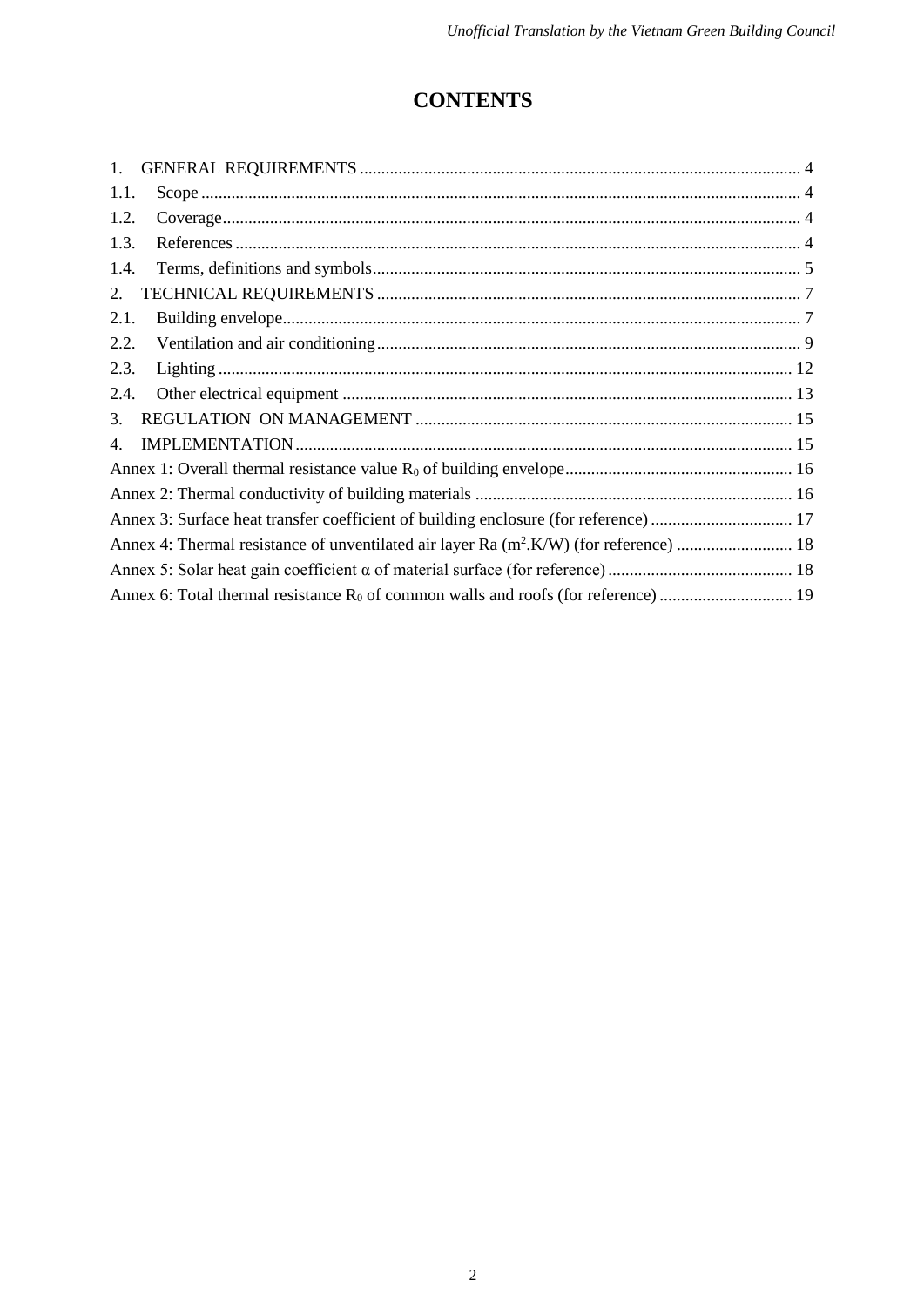# **INTRODUCTION**

QCVN 09:2017/BXD - "National Technical Regulation on Energy Efficiency Buildings" was reviewed by the Construction Technique Institute (Vietnam Association of Structural Engineering and Construction Technology) based on the QCVN 09:2013/BXD, submitted by the Department of Science, Technology and Environment, and enacted by the Ministry of Construction under Circular 15/2017/TT-BXD, dated on December 28, 2017.

QCVN 09:2017/BXD shall replace the QCVN 09:2013/BXD - "National Technical Regulation on Energy Efficiency Buildings", which was enacted by the Minister of Construction in Circular 15 /2013/TT-BXD dated September 26, 2013.

The National Technical Regulation on Energy Efficiency Buildings was developed thanks to the support of the Government of Denmark and the contribution of experts from the Vietnam Association of Civil Engineering Environment, the International Finance Corporation (IFC), and the Pacific Northwest National Laboratory (PNNL) of the United States Department of Energy.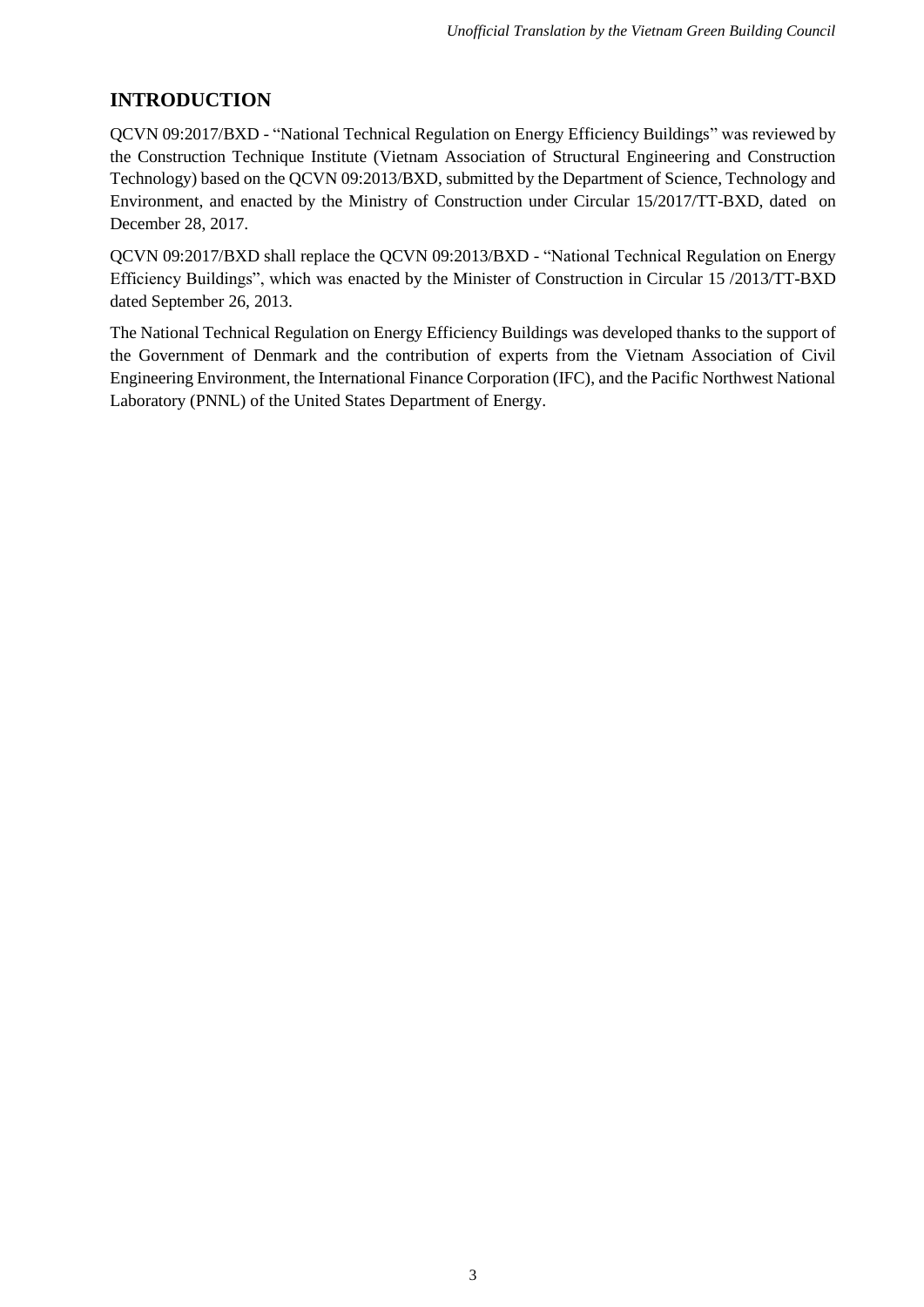# *National Technical Regulation on Energy Efficiency Buildings*

# **1. GENERAL REQUIREMENTS**

# <span id="page-3-1"></span><span id="page-3-0"></span>**1.1. Scope**

- **1.1.1** The National Technical Regulation on Energy Efficiency Buildings provides mandatory technical standards in design, construction or retrofit of buildings with a gross floor area of 2,500 m<sup>2</sup> or larger of the following types:
	- 1) Offices;
	- 2) Hotels;
	- 3) Hospitals;
	- 4) Schools;
	- 5) Commercials, services,
	- 6) Residential.
- **1.1.2** The requirements of this Regulation apply to:
	- 1) Building envelope;
	- 2) Ventilation and air conditioning systems;
	- 3) Lighting systems;
	- 4) Other electrical equipment (electric motors, water heating systems).
- NOTE: For retrofit projects of building types within the scope of this Regulation, the mandatory requirements for building envelope, ventilation and air conditioning systems, lighting systems and other electrical equipment shall apply to the corresponding systems to be retrofitted.

# <span id="page-3-2"></span>**1.2. Coverage**

This Regulation shall apply to all organizations and individuals involved in activities pertaining to construction of buildings within the scope of this Regulation.

# <span id="page-3-3"></span>**1.3. References**

|                         | QCXDVN 05:2008/BXD Vietnam Building Code: Dwellings and Public Buildings -<br>Occupational Health and Safety;               |  |  |  |  |  |  |
|-------------------------|-----------------------------------------------------------------------------------------------------------------------------|--|--|--|--|--|--|
| <b>QCVN 12:2014/BXD</b> | National Technical Regulation on Electrical Installations of Dwelling<br>and Public Buildings;                              |  |  |  |  |  |  |
| <b>AMCA 205</b>         | Energy efficiency classification for fans;                                                                                  |  |  |  |  |  |  |
| ANSI Z21.10.3           | Gas Water Heater, Volume 3, Storage, with Input Ratings above<br>75,000 Btu/h, Circulating and Instantaneous Water Heaters; |  |  |  |  |  |  |
| ARI 210/240             | Performance rating of unitary air-conditioning and air-source heat<br>pump equipment;                                       |  |  |  |  |  |  |
| ARI 340/360             | Performance rating of commercial and industrial unitary air-<br>conditioning and heat pump equipment;                       |  |  |  |  |  |  |
| <b>ARI 365</b>          | Commercial and industrial unitary air-conditioning condensing units;                                                        |  |  |  |  |  |  |
| ARI 550/590             | Performance rating of water-chilling packages using the vapor<br>compression cycle;                                         |  |  |  |  |  |  |
| ARI 560-2000            | Absorption water chilling and water heating packages;                                                                       |  |  |  |  |  |  |
| <b>ASHRAE 90.1-2016</b> | Energy standard for buildings except low-rise residential buildings;                                                        |  |  |  |  |  |  |
| <b>NEMA MG 1-2016</b>   | Motors and generators;                                                                                                      |  |  |  |  |  |  |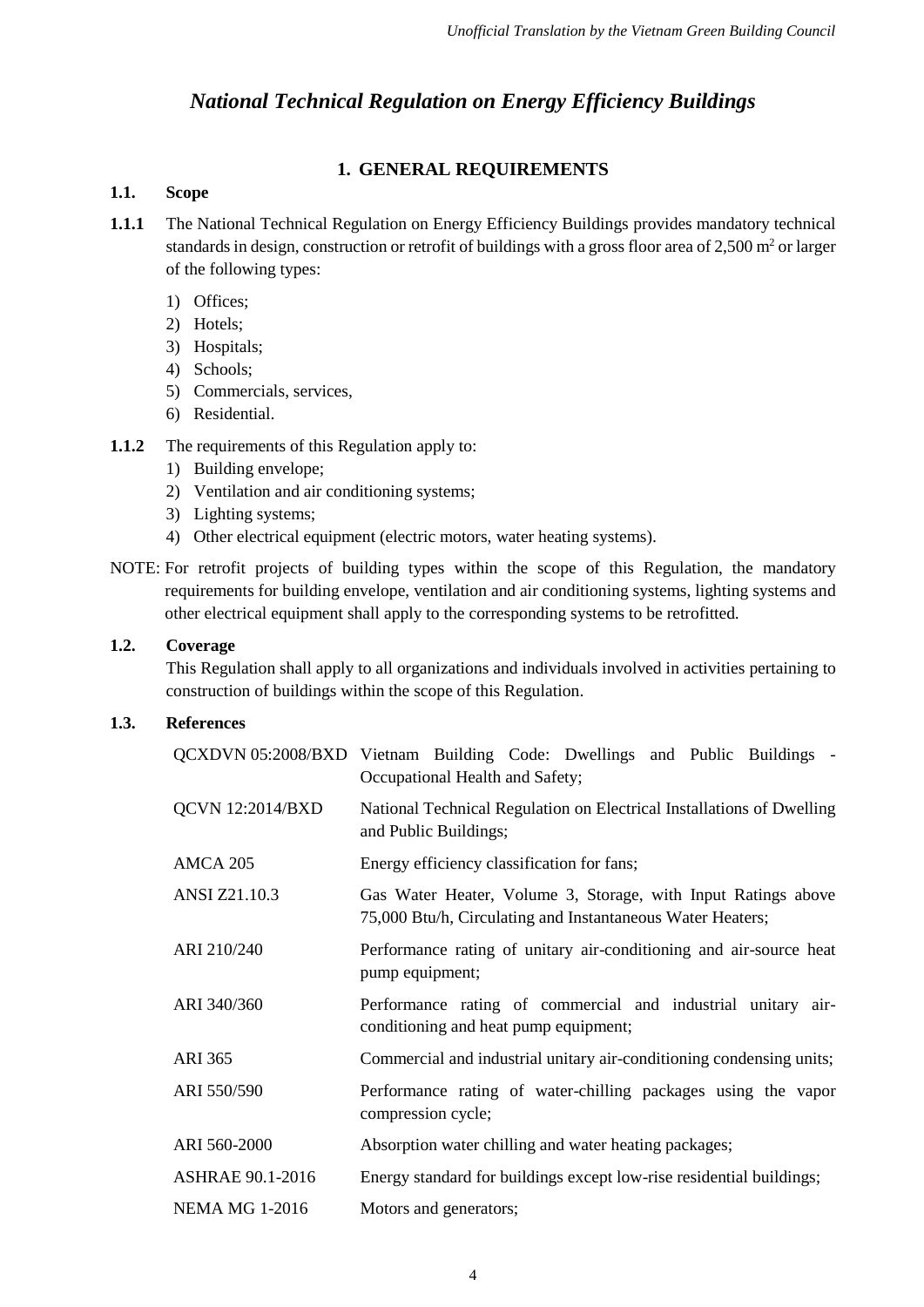| NFRC 200-2017                             | Procedure for determining fenestration product Solar Heat Gain<br>Coefficients and Visible Transmittance at normal incidence;                                                 |  |  |  |  |
|-------------------------------------------|-------------------------------------------------------------------------------------------------------------------------------------------------------------------------------|--|--|--|--|
| ISO 6946-2017                             | Building components and building elements: Thermal resistance and<br>thermal transmittance - Calculation method;                                                              |  |  |  |  |
| ISO 10456-2007                            | Building materials and products - Hygrothermal properties -<br>Tabulated design values and procedures for determining declared and<br>design thermal values                   |  |  |  |  |
| ISO 12759:2010                            | Fans - Efficiency classification for fans                                                                                                                                     |  |  |  |  |
| TCVN 4605:1988                            | Heating techniques - Insulating components - Design standard                                                                                                                  |  |  |  |  |
| <b>TCVN 5687:2010</b>                     | Ventilation, Air-conditioning - Design standard;                                                                                                                              |  |  |  |  |
| TCVN 6307:1997<br>(ISO 916:1968)          | Testing of refrigerating systems;                                                                                                                                             |  |  |  |  |
| TCVN 6576:2013<br>(ISO 5151:2010)         | Non-ducted air conditioners and heat pumps - Testing and rating for<br>performance;                                                                                           |  |  |  |  |
| TCVN 7540:2013                            | Three-phase asynchronous squirrel cage electrical motors:                                                                                                                     |  |  |  |  |
|                                           | Part 1: Energy efficiency (TCVN 7540-1:2013); Part 2: Methods for<br>determination of energy efficiency (TCVN 7540-2:2013);                                                   |  |  |  |  |
| TCVN 7830:2015                            | Non-ducted Air Conditioners - Energy Efficiency;                                                                                                                              |  |  |  |  |
| TCVN 9258:2012                            | Heat protection for residential buildings - Design guide;                                                                                                                     |  |  |  |  |
| TCVN 10273-1:2013<br>$(ISO 16358-1:2013)$ | Air-cooled air conditioners and air-to-air heat pumps - Testing and<br>calculating methods for seasonal performance factors - Part 1: Cooling<br>seasonal performance factor; |  |  |  |  |

# <span id="page-4-0"></span>**1.4. Terms, definitions and symbols**

- **1.4.1.** Terms and definitions
	- *1) Fan Efficiency Grade (FEG):* The numerical rating that indicates the aerodynamic quality of a fan. It is defined as the air power divided by the fan input power;
	- *2) Coefficient of Performance (COP, kW/kW):* The ratio of the rate of heat removal to the rate of energy input, in consistent units, to be verified in accordance with existing national standards or designated operating conditions. COP is used to rate the efficiency of electricity-powered condenser air conditioner, including the compressor, evaporator coil and condenser coil. COP can also be used to rate the efficiency of water-cooled chiller (not including chiller pumps, condensed cooling water and cooling tower fans);
	- *3) Coefficient of performance (COP) - heat pump*: the ratio of the rate of heat output to the rate of energy input, in consistent units, for a complete heat pump system under designated operating conditions;
	- *4) Overall thermal transfer value (OTTV)*: The total heat gain through the entire surface area of the building envelope, including opaque walls and glazing by every square meter of the building exterior surface area, W/m<sup>2</sup>;
	- *5) Thermal Transmittance (U0)*: The intensity of a time-constant heat flux going through a surface area unit of the enclosing structure when the temperature difference of the air on both sides of the structure is 1 K, measured in  $W/m^2$ .K;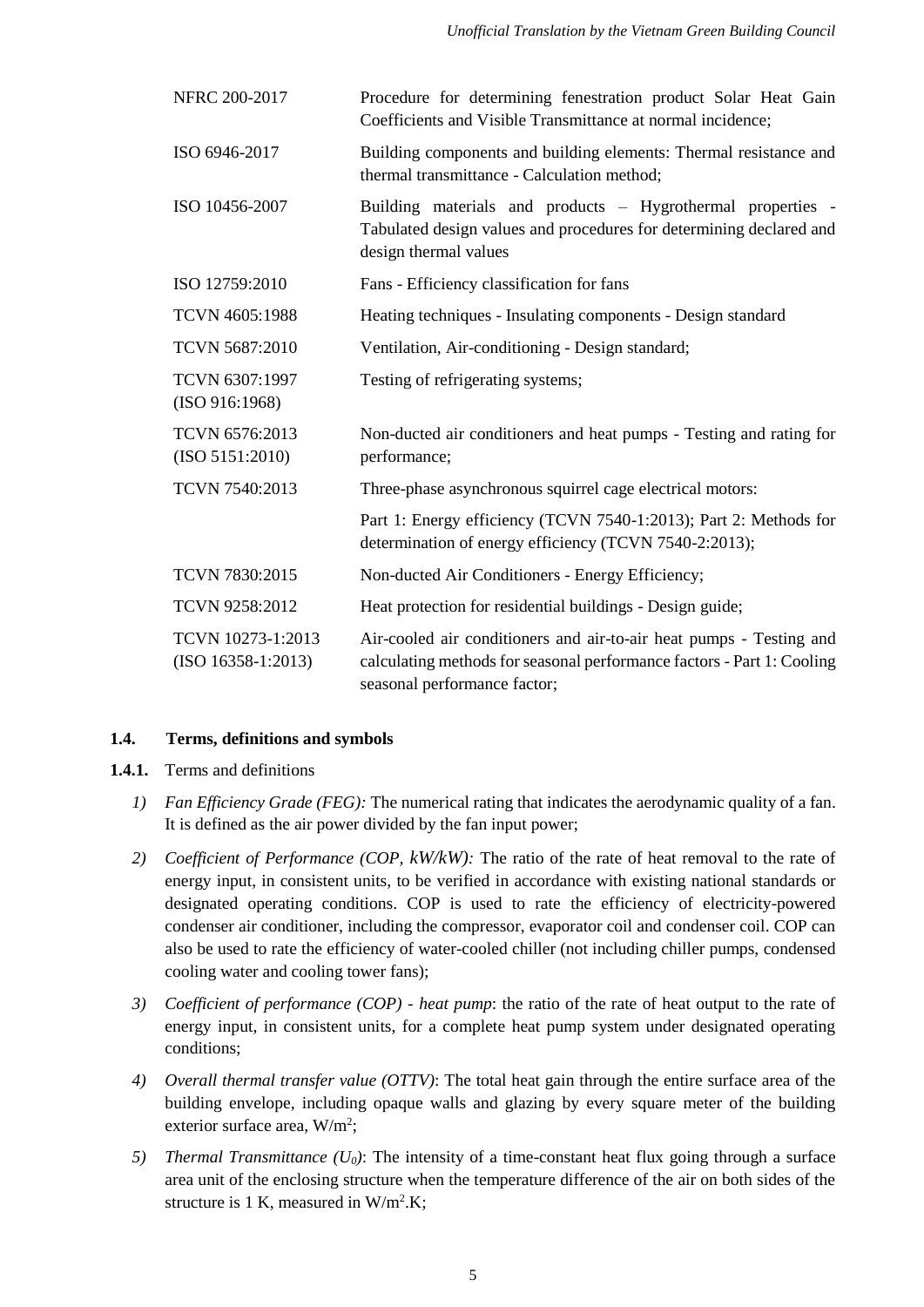- *6) Thermal Resistance:* The inverse of overall heat transfer coefficient  $U_0$ :  $R_0 = 1/U_0$ , measured in  $m^2$ .K/W;
- *7) Lamp efficiency*: The ratio of rated light output to power consumption, measured in lumen/W;
- *8) Efficiency of the ventilation & air-conditioning systems*: The ratio of output energy (useful energy at the time of use) to input energy, in consistent unit, for a specific length of time, measured in %;
- *9) Lighting power density (LPD)*: The ratio of electric lighting output to the illuminated area, measured in  $W/m^2$ ;
- *10) Building envelope*: Building envelope or building enclosure consists of opaque or transparent walls, windows, doors, skylights, among others, that form enclosed spaces within a building.

#### **1.4.2.** Symbols, measurement units and acronyms

1) Symbols and measurement units

|                                                                                | <b>SHGC</b>                             | Heat gain coefficient (Solar Heat Gain Coefficient) of glazing, published by<br>manufacturers or determined in accordance with prevailing standards, dimensionless.<br>In case manufacturers avails of the shading coefficient SC, SHGC = $SC x 0.86$ ; |  |  |
|--------------------------------------------------------------------------------|-----------------------------------------|---------------------------------------------------------------------------------------------------------------------------------------------------------------------------------------------------------------------------------------------------------|--|--|
|                                                                                | <b>SC</b><br><b>Shading Coefficient</b> |                                                                                                                                                                                                                                                         |  |  |
|                                                                                | $R_0$                                   | Thermal resistance of enclosing assembly, measured in $m^2$ .K/W.                                                                                                                                                                                       |  |  |
|                                                                                |                                         | Thermal Transmittance $U_0 = 1/R_0$ , W/(m <sup>2</sup> .K);                                                                                                                                                                                            |  |  |
|                                                                                | <b>OTTV</b> <sub>T</sub>                | Overall thermal transfer value for walls – the mean intensity of the heat flux transferred<br>through 1 m <sup>2</sup> of exterior walls, $W/m^2$ ;                                                                                                     |  |  |
| $\mathrm{OTTV}_{\mathrm{M}}$<br>through 1 m <sup>2</sup> of roofing, $W/m^2$ ; |                                         | Overall thermal transfer value for roofs – the mean intensity of the heat flux transferred                                                                                                                                                              |  |  |
|                                                                                | <b>WWR</b>                              | Window to Wall Ratio, measured in %;                                                                                                                                                                                                                    |  |  |
| 2) Acronyms                                                                    |                                         |                                                                                                                                                                                                                                                         |  |  |
|                                                                                | <b>AHU</b>                              | Air Handling Unit;                                                                                                                                                                                                                                      |  |  |
|                                                                                | <b>AMCA</b>                             | Air Movement and Control Association International, Inc.;                                                                                                                                                                                               |  |  |
|                                                                                | <b>ANSI</b>                             | American National Standards Institute;                                                                                                                                                                                                                  |  |  |
|                                                                                | ARI                                     | Air Conditioning and Refrigeration Institute;                                                                                                                                                                                                           |  |  |

- ASHRAE American Society of Heating, Refrigerating and Air Conditioning Engineers;
- ASME American Society of Mechanical Engineers;
- HVAC Heating, Ventilation and Air Conditioning
- NEMA National Electric Manufacturers Association
- NFRC National Fenestration Rating Council, Inc.
- ISO International Organization for Standardization
- QCVN National Technical Regulation;
- TCVN National Standard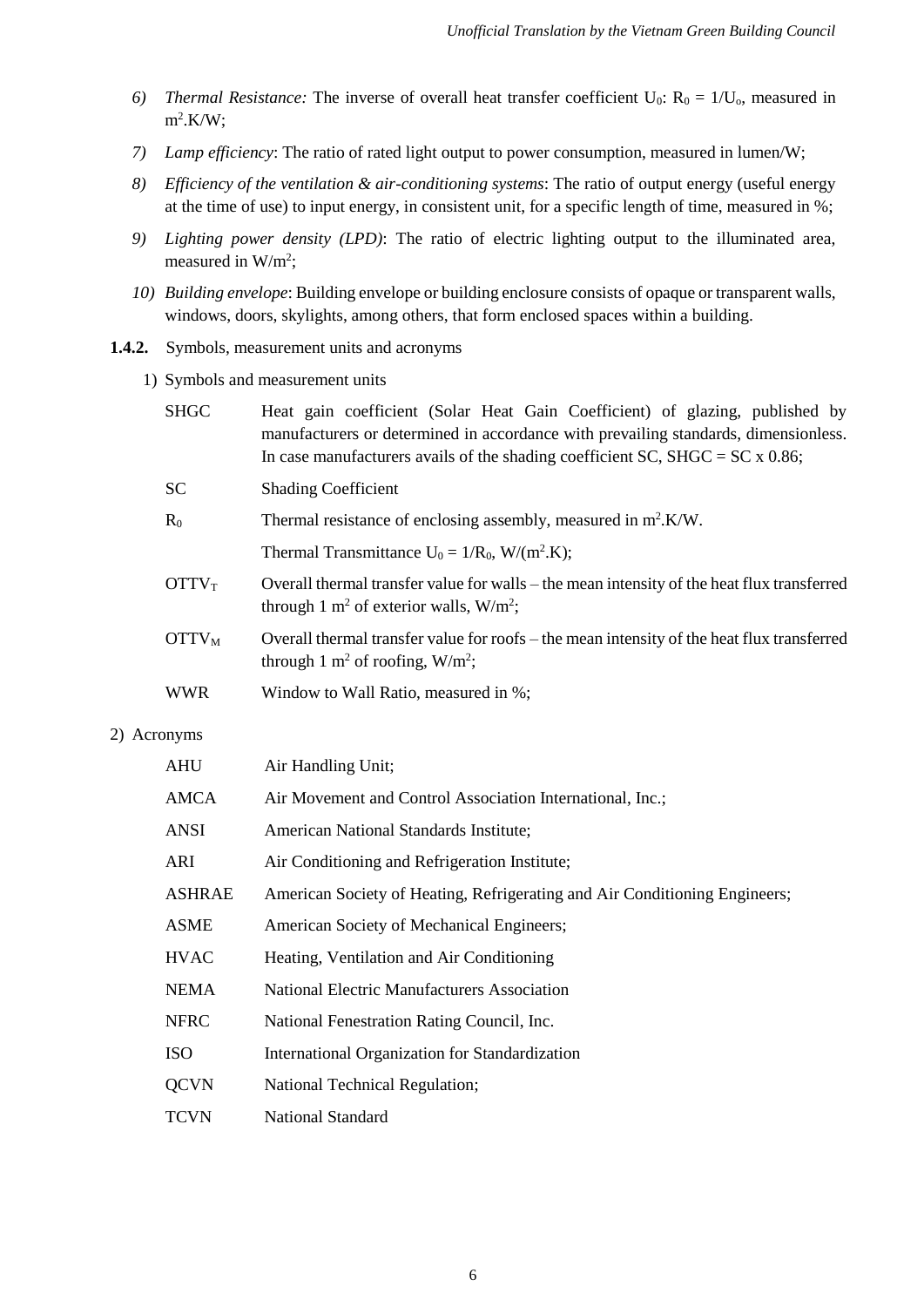# **2. TECHNICAL REQUIREMENTS**

# <span id="page-6-1"></span><span id="page-6-0"></span>**2.1. Building envelope**

- **2.1.1** Technical requirements for building envelope shall only apply to air-conditioned spaces.
- **2.1.2** Requirements for building exterior walls and roofs
	- 1) Thermal Resistance  $R_0$  of the opaque parts:
		- Exterior walls above the ground surface (opaque parts of the walls) of the air-conditioned spaces shall maintain a minimum overall thermal resistance value  $R_{0,min}$  no smaller than 0.56 m<sup>2</sup>.K/W;
		- Flat roofs and roofs with gradient of less than 15 degrees placed directly above the airconditioned spaces shall maintain a minimum overall thermal resistance value  $R_{0,min}$  no smaller than  $1.00 \text{ m}^2$ .K/W.

NOTES*:*

- Flat roofs with reflective materials: Thermal resistance value  $R_{0,min}$  may be multiplied by a coefficient of 0.80 for roofs designed with reflective materials that have a solar reflectivity within a range of  $0.70 \div 0.75^{(1)}$ to increase heat reflectivity for the exterior roof surface (Annex 5);
- Roofs with gradient of 15 degrees or above: The minimum total thermal resistance value for roofs may be identified by multiplying  $R_{0,min}$  with a coefficient of 0.85;
- Roofs which are not obliged to follow Item 2.1.2: More than 90% of the roof is covered with a permanent sunshade with ventilation. The sunshade must be installed at a minimum clearance of 0.3 m from the roof surface to be recognized as having ventilation between the roof and sunshade (double-layer roof with an air cushion in between).
- 2) Requirements for the transparent parts (glazing)
	- Maximum SHGC values for glazing shall be respectively determined for the North facing façade, the South facing façade (North facing façade is defined as the façade oriented within the range of 22.5 degrees West of North and 22.5 degrees East of North; South facing façade is defined similarly) and the other orientations. Maximum SHGC values must comply with the values specified in Table 2.1.

|             | <b>SHGC</b>  |              |                           |  |  |
|-------------|--------------|--------------|---------------------------|--|--|
| WWR $(\% )$ | <b>North</b> | <b>South</b> | <b>Other orientations</b> |  |  |
| 20          | 0.90         | 0.90         | 0.80                      |  |  |
| 30          | 0.64         | 0.70         | 0.58                      |  |  |
| 40          | 0.50         | 0.56         | 0.46                      |  |  |
| 50          | 0.40         | 0.45         | 0.38                      |  |  |
| 60          | 0.33         | 0.39         | 0.32                      |  |  |
| 70          | 0.27         | 0.33         | 0.27                      |  |  |
| 80          | 0.23         | 0.28         | 0.23                      |  |  |
| 90          | 0.20         | 0.25         | 0.20                      |  |  |
| 100         | 0.17         | 0.22         | 0.17                      |  |  |

**Table 2.1 - WWR-related SHGC for glazing**

NOTES:

 $\overline{\phantom{a}}$ 

- WWR shall be calculated for each of the façades then averaged for the entire building<sup>(2)</sup>;
- If WWR does not match with the values in the table, SHGC values shall be determined through linear interpolation using the nearest higher and lower WWR values;

*<sup>1</sup> VGBC's comment: It should be materials that have a solar reflectivity higher than 0.70.*

*<sup>2</sup> VGBC's comment: Actually there is no need to calculate the average WWR of the building as SHGC requirements are given for different orientations.*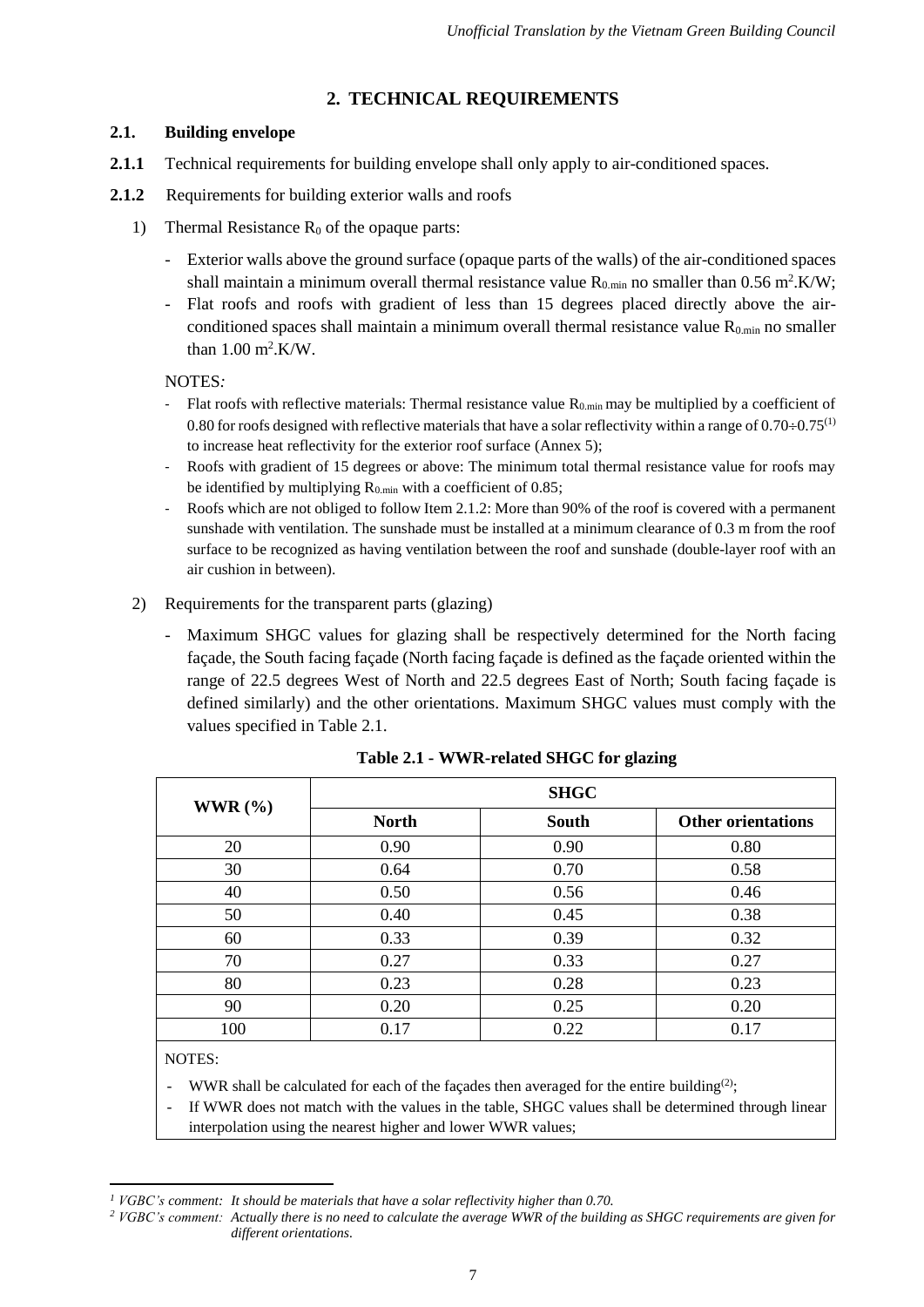- SHGC of each façade or the entire building can be determined through the area-weighted average value of the transparent parts on building façades:

$$
SHGC = \frac{\sum_{i=1}^{n} (SHGC_i \times A_i)}{A_1 + A_2 + ... + A_n}
$$

*SHGC*<sup>*i*</sup>*, A<sub><i>i*</sub> – *respectively, SHGC value and area of the transparent part i (i=1, n).* 

- Maximum SHGC value of glazed roofs is set at 0.3. For attic spaces designed with daylighting, maximum SHGC value of skylight is 0.6.
- In case of building facades being installed with permanent vertical or horizontal sunshades, SHGC values in Table 2.1 may be adjusted by multiplying them with the A coefficients in Table 2.2a and Table 2.2b.

| <b>Projection Factor</b> | <b>Coefficient A</b>  |      |                           |  |
|--------------------------|-----------------------|------|---------------------------|--|
| $PF=b/H$                 | <b>North</b><br>South |      | <b>Other orientations</b> |  |
| 0.10                     | 1.23                  | 1.20 | 1.09                      |  |
| 0.20                     | 1.43                  | 1.39 | 1.19                      |  |
| 0.30                     | 1.56                  | 1.39 | 1.30                      |  |
| 0.40                     | 1.64                  | 1.39 | 1.41                      |  |
| 0.50                     | 1.69                  | 1.39 | 1.54                      |  |
| 0.60                     | 1.75                  | 1.39 | 1.64                      |  |
| 0.70                     | 1.79                  | 1.39 | 1.75                      |  |
| 0.80                     | 1.82                  | 1.39 | 1.85                      |  |
| 0.90                     | 1.85                  | 1.39 | 1.96                      |  |
| 1.00                     | 1.85                  | 1.39 | 2.08                      |  |

**Table 2.2a - Coefficient A for permanent horizontal sunshades**

NOTES:

- PF (Projection Factor) =  $b/H$ ;  $b$  – projection of sunshade from the window surface; H – distance from the window-sill to the bottom of the sunshade; b and H share the same dimension for length.

- Applicable for continuous horizontal sunshades placed above the upper window edge by a distance d, with  $d/H \leq 0.1$  (tolerance of less than 10%).

| <b>Projection Factor</b> | <b>Coefficient A</b> |       |                           |  |
|--------------------------|----------------------|-------|---------------------------|--|
| $PF=b/B$                 | <b>North</b>         | South | <b>Other orientations</b> |  |
| 0.10                     | 1.25                 | 1.11  | 1.01                      |  |
| 0.20                     | 1.52                 | 1.19  | 1.03                      |  |
| 0.30                     | 1.75                 | 1.22  | 1.05                      |  |
| 0.40                     | 1.82                 | 1.25  | 1.06                      |  |
| 0.50                     | 1.85                 | 1.28  | 1.09                      |  |
| 0.60                     | 1.85                 | 1.30  | 1.10                      |  |
| 0.70                     | 1.89                 | 1.30  | 1.12                      |  |
| 0.80                     | 1.89                 | 1.30  | 1.14                      |  |
| 0.90                     | 1.89                 | 1.30  | 1.16                      |  |
| 1.00                     | 1.89                 | 1.30  | 1.18                      |  |

**Table 2.2b - Coefficient A for permanent vertical sunshades**

NOTES:

- PF (Projection Factor) = b/B; b – projection of the vertical sunshade from the surface of fenestration; B – window width from its side edge to the inner contact of vertical sunshade structure; b and B share the same dimension for length.

- Applicable for continuous vertical sunshades placed by a clearance e from to the window edge, with e/B  $\leq$  0.1 (tolerance of less than 10%).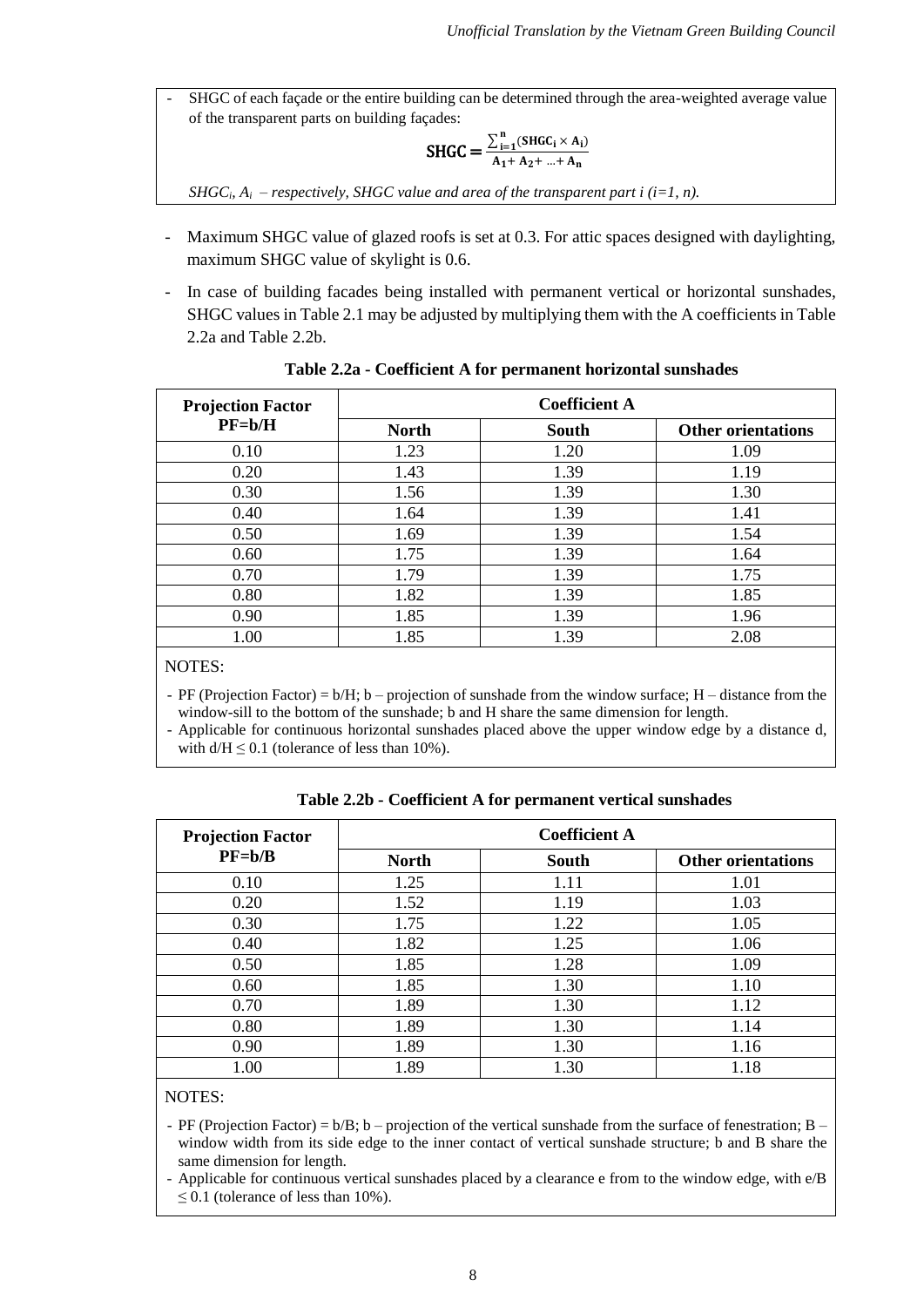- For buildings adjacent to the street, ground floor spaces, if designed for product and service promotion purposes, shall not have to comply with the SHGC requirements when meeting all of the following requirements: (a) Ground floor height is no greater than 6m; (b) Continuous sunshades with  $b/H > 0.5$ ; (c) The area of glazing is smaller than 75% of the gross wall area of the ground floor at the side adjacent to street.
- 3) If the aforementioned requirements for  $R_0$  and SHGC are not applicable, the overall thermal transfer value (OTTV) of the opaque and transparent parts of building envelope shall be applied; and required as follow:
	- $\text{OTTV}_T$  for walls is no greater than 60 W/m<sup>2</sup>;
	- OTTV<sub>M</sub> for roofs is no greater than  $25 \text{ W/m}^2$ .
	- NOTE:  $\text{OTTV}_T$  for walls and  $\text{OTTV}_M$  for roofs are determined using prevailing standards and technical guidelines.
- **2.1.3** Requirements for building components and elements of the walls and roofs
	- 1) Thermal conductivity coefficient  $\lambda$  of materials and Overall thermal resistance value R<sub>0</sub> of walls and roofs are determined in accordance with ISO 6946:2017, or following the instructions in Annex 1, 2, 3, 4 and 6 of this Regulation;

NOTES: Thermal conductivity coefficient  $\lambda$  of a material can be determined based on manufacturer's published data, or according to TCVN 4605:1988, TCVN 9258:2012.

2) SHGC Certification of glazing must be provided by manufacturers. SHGC values of glazing shall be determined in accordance with NFRC 200-2017 standards and conducted by an independent laboratory.

# <span id="page-8-0"></span>**2.2. Ventilation and air conditioning**

- **2.2.1** Natural ventilation
	- 1) Area of vent holes and operable windows on walls and roofs is no less than 5% of the floor area of the space adjacent to the outdoor space.
	- 2) Natural ventilation or mixed-mode ventilation (combining natural ventilation with mechanical ventilation) for parking spaces (garages) shall meet the requirements of QCXDVN 05:2008/BXD.
- **2.2.2** Mechanical ventilation
	- 1) Mechanical ventilation systems shall meet the requirements for ventilation determined in QCXDVN 05:2008/BXD.
	- 2) Fans with motor of higher than 0.56 kW shall be equipped with automatic controls that are able to turn off the fan when not needed.

NOTES: With the exception of fans in continuous-operation HVAC systems.

- **2.2.3** Air-conditioning systems
	- 1) Air conditioners and chillers shall ensure the minimum coefficients of performance (COP) in standard rating conditions are not lower than the values provided in Table 2.3 and Table 2.4.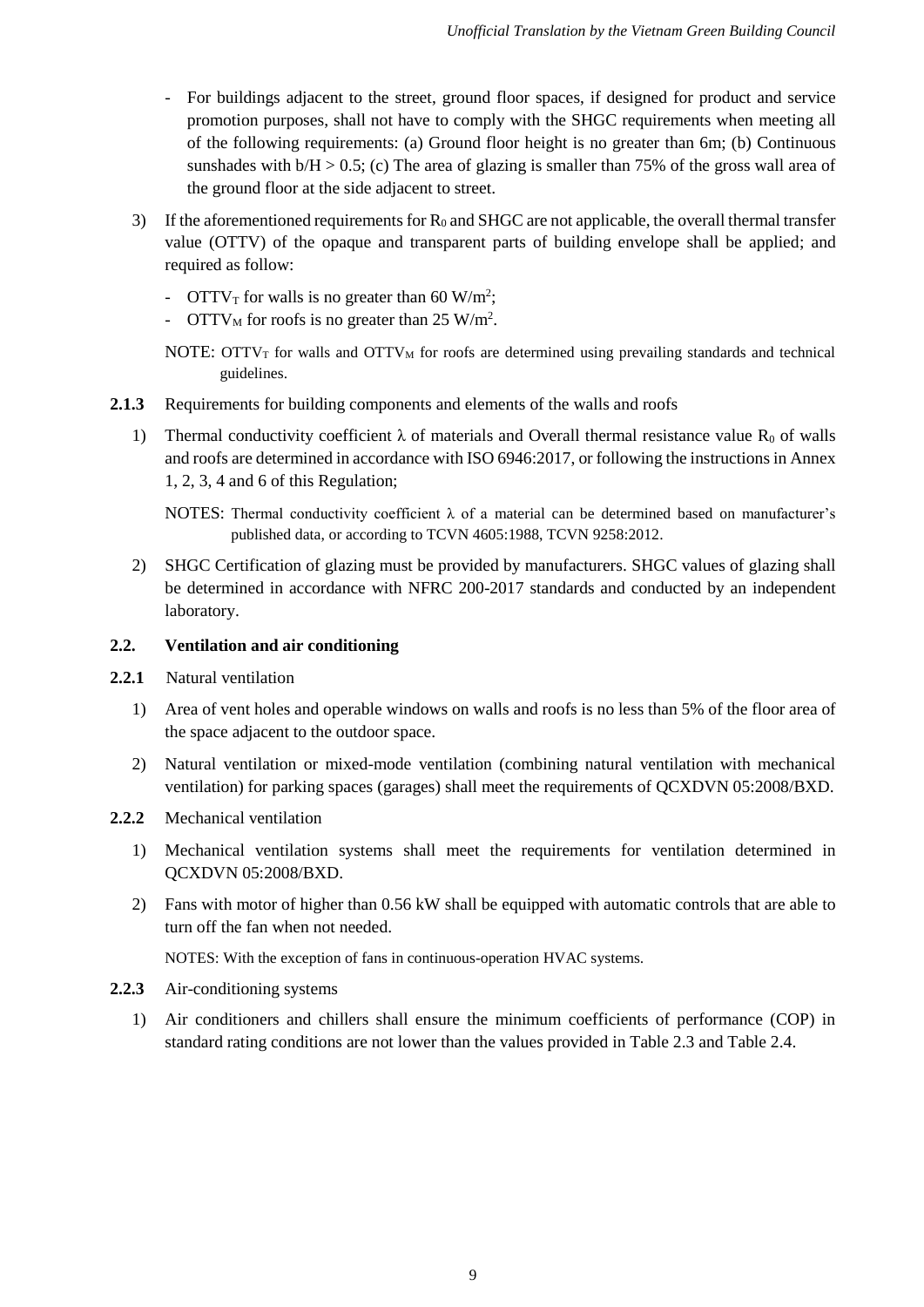| <b>Type of equipment</b><br>Cooling output, kW         |                       | COP <sub>Min</sub><br>$k$ W/ $k$ W | <b>Test procedures</b>           |  |  |
|--------------------------------------------------------|-----------------------|------------------------------------|----------------------------------|--|--|
| Unitary air-conditioner                                |                       | $2.80^{(*)}$                       |                                  |  |  |
|                                                        | < 4.5                 | $3.10^{(*)}$                       | TCVN 6576:2013<br>TCVN 7830:2015 |  |  |
| Split air-conditioner                                  | $\geq$ 4.5 and < 7.0  | $3.00^{(*)}$                       | TCVN 10273-1:2013                |  |  |
|                                                        | $\geq 7.0$ and < 12.0 | $2.80^{(*)}$                       |                                  |  |  |
|                                                        | $≥14.0$ and < 19      | 3.81                               | TCVN 6307:1997<br>or ARI 210/240 |  |  |
| Air conditioners,                                      | $\geq$ 19 and < 40    | 3.28                               |                                  |  |  |
| air cooled                                             | $\geq 40$ and $< 70$  | 2.22                               | ARI 340/360                      |  |  |
|                                                        | $\geq$ 70 and < 223   | 2.93                               |                                  |  |  |
|                                                        | $\geq$ 223            | 2.84                               |                                  |  |  |
|                                                        | < 19                  | 3.54                               | ARI 210/240                      |  |  |
|                                                        | $\geq$ 19 and < 40    | 3.54                               |                                  |  |  |
| Air conditioners,                                      | $\geq 40$ and $< 70$  | 3.66                               | ARI 340/360                      |  |  |
| water cooled                                           | $\geq$ 70 and < 223   | 3.63                               |                                  |  |  |
|                                                        | $\geq$ 223            | 3.57                               |                                  |  |  |
|                                                        | < 19                  | 3.54                               | ARI 210/240                      |  |  |
| Air conditioners,                                      | $\geq$ 19 and $<$ 40  | 3.54                               |                                  |  |  |
| evaporatively cooled                                   | $\geq 40$ and $< 70$  | 3.51                               | ARI 340/360                      |  |  |
|                                                        | $\geq$ 70 and < 223   | 3.48                               |                                  |  |  |
|                                                        | $\geq$ 223            | 3.43                               |                                  |  |  |
| Condensing units,<br>air cooled                        | $\geq 40$             | 3.07                               |                                  |  |  |
| Condensing units,<br>water and evaporatively<br>cooled | $\geq 40$             | 3.95                               | <b>ARI 365</b>                   |  |  |

|  | Table 2.3. Coefficient of performance (COP) for direct electric air conditioners |
|--|----------------------------------------------------------------------------------|
|--|----------------------------------------------------------------------------------|

# NOTES*:*

Coefficient of performance (COP) = Cooling capacity / Power input (kW/kW);

Condenser units include compressor and condenser coils;

(\*) Unitary air-conditioner or split air-conditioner: Energy efficiency of the equipment shall be determined by Cooling Seasonal Performance Factor (CSPF) instead of COP. The procedure for testing and reviewing energy efficiency of the equipment shall be conducted as per TCVN 7830:2015, TCVN 6576:2013 and TCVN 10273-1:2013 (ISO 5151:2000).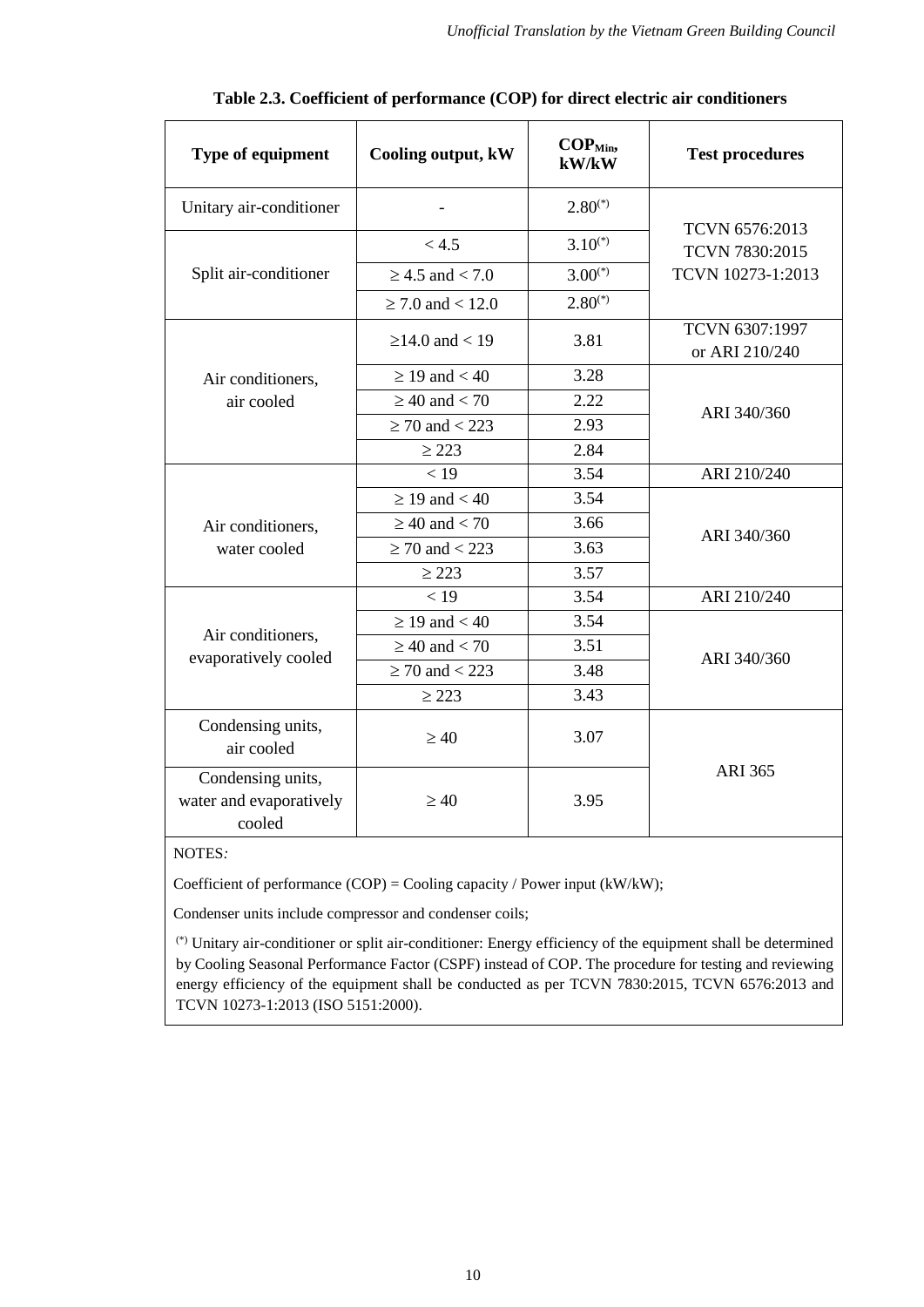| Type of equipment                                                                                                                                                                                                                                    | Cooling output (kW)                                                               | $\mathbf{COP}_{\text{Min}}, \mathbf{kW}/\mathbf{kW}$ |  |  |
|------------------------------------------------------------------------------------------------------------------------------------------------------------------------------------------------------------------------------------------------------|-----------------------------------------------------------------------------------|------------------------------------------------------|--|--|
| Air-cooled chillers,<br>Attached or separated $^{(3)}$ condenser,<br>electrically operated                                                                                                                                                           | All capacities                                                                    | 2.80                                                 |  |  |
| Reciprocating water-cooled chillers,<br>electrically operated                                                                                                                                                                                        | Follow the requirements for electric water-<br>cooled rotary screw/scroll chiller |                                                      |  |  |
|                                                                                                                                                                                                                                                      | < 264                                                                             | 4.51                                                 |  |  |
| Rotary screw/scroll water-cooled chillers,                                                                                                                                                                                                           | $\geq$ 264 and < 528                                                              | 4.53                                                 |  |  |
| electrically operated                                                                                                                                                                                                                                | $\geq$ 528 and < 1055                                                             | 5.17                                                 |  |  |
|                                                                                                                                                                                                                                                      | $\geq 1055$                                                                       | 5.67                                                 |  |  |
|                                                                                                                                                                                                                                                      | < 528                                                                             | 5.55                                                 |  |  |
| Centrifugal water-cooled chillers,                                                                                                                                                                                                                   | $\geq$ 528 and < 1055                                                             | 5.55                                                 |  |  |
| electrically operated                                                                                                                                                                                                                                | $\geq$ 1055 and < 2110                                                            | 6.11                                                 |  |  |
|                                                                                                                                                                                                                                                      | $\geq 2110$                                                                       | 6.17                                                 |  |  |
| Air-cooled absorption, single effect                                                                                                                                                                                                                 | All capacities                                                                    | $0.60$ (*)                                           |  |  |
| Water-cooled absorption, double effect <sup>(4)</sup>                                                                                                                                                                                                | All capacities                                                                    | $0.70$ (*)                                           |  |  |
| Absorption double effect, indirect fired                                                                                                                                                                                                             | All capacities                                                                    | $1.00$ (*)                                           |  |  |
| Absorption double effect, direct fired                                                                                                                                                                                                               | All capacities                                                                    | $1.00$ (*)                                           |  |  |
| <b>NOTES:</b><br>(*) For absorption chillers, $COP =$ Cooling load / Heat input;<br>Performance of absorption chillers shall be rated as per ARI Standard 560;<br>Performance of water-cooled packages shall be rated as per ARI Standard 550 / 590. |                                                                                   |                                                      |  |  |

#### **Table 2.4. Coefficient of Performance for Chillers**

2) Each of chillers, hot air systems, cooling tower fans and pumps with capacity equal to or greater than 5 HPs (3.7 kW) must be equipped with an automatic control device to adjust capacity and flow

rate according to cooling or heating load and water level.

3) For ventilation and air conditioning system with capacity equal to or greater than 5 HPs (3.7 kW), fan motors must have a Fan Efficiency Grade (FEG) higher than 67 as rated under AMCA Standard 205.

NOTE: ISO 12759:2010 can also be applied.

- 4) Buildings with central air conditioning system must be equipped with enthalpy recovery system. Energy recovery efficiency of the equipment shall be no smaller than 50%.
- 5) Insulation material and thickness of refrigerant conduits, cooled water conduits, air supply and air recovery ducts must be designed, installed and commissioned in accordance with a technical standard, which is selected for the entire building.

<span id="page-10-0"></span>NOTE: The technical standard shall be selected by project owner. Applicable standards may include: TCVN 5687:2010, ASHRAE 90.1 and other equivalent standards.

**6)** Coefficient of Performance – COP (or Cooling Seasonal Performance Factor – CSPF) specified in Table 2.3 and Table 2.4, and Fan Efficiency Grade - FEG must be reviewed by an independent laboratory. Prior to the acquisition and installation of air-conditioning equipment, testing certificates of each technical criteria must be provided by manufactures.

 $\overline{\phantom{a}}$ *<sup>3</sup> VGBC's comment: Air-cooled chillers with separated condenser should be rated with matching condensers.*

*<sup>4</sup> VGBC's comment: It should be single-effect chiller according to ASHRAE 90.1-2013.*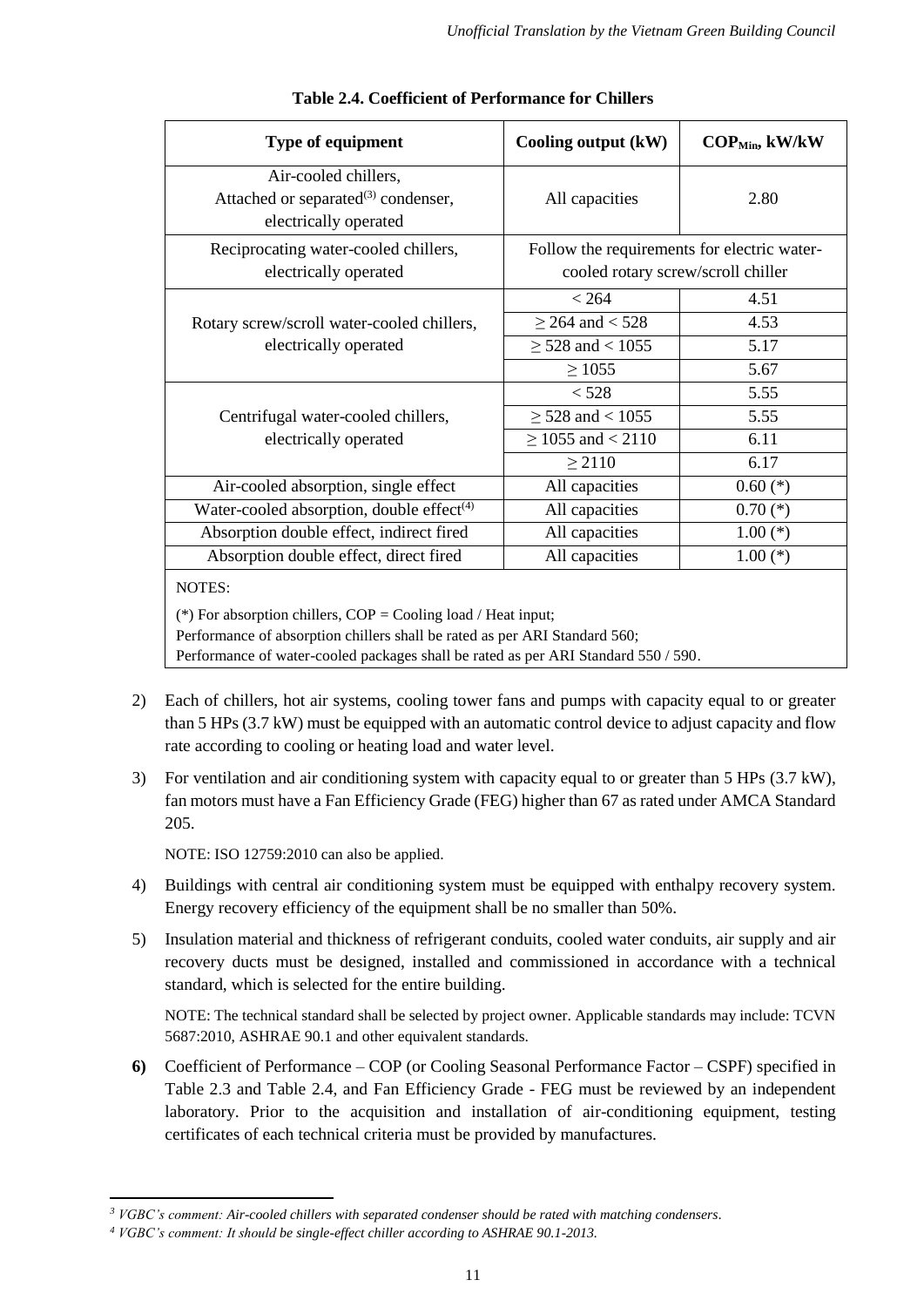# **2.3. Lighting**

#### **2.3.1** Natural lighting

Workrooms, study rooms and reading rooms with daylit zones must be equipped with artificial lighting control systems.

NOTE: Lighting control requirements for daylit zones shall not be applied to hospitals and medical centers, apartments and other building types that have specialized lighting needs.

#### **2.3.2** Artificial lighting

- 1) The minimum illuminance (lux) in dwelling and public buildings must comply with the requirements of the National Technical Regulation QCVN 12:2014/BXD.
- 2) Lighting power density (LPD) of interior spaces shall not exceed the maximum allowed limits listed in Table 2.5.

| <b>Type of building</b>          | LPD $(W/m^2)$ |
|----------------------------------|---------------|
| <b>Offices</b>                   | 11            |
| Hotels                           | 11            |
| Hospitals                        | 13            |
| Medical and health care centers* | 11            |
| Library $*$                      | 14            |
| Convention centers*              | 15            |
| Schools                          | 12            |
| Commercial and service buildings | 16            |
| Apartments                       | 8             |
| Storage*                         | 9             |
| Indoor parking areas             | 3             |
|                                  |               |

**Table 2.5. Lighting power density (LPD)**

NOTES:

- (\*) Applicable to space types within buildings under the scope of this Regulation;
- Lighting power density LPD is calculated as the ratio of the designed total lighting output to total occupied area;
- For mixed-use buildings with multiple functional areas: LPD shall be determined based on lighting output and occupied area of each function;
- For areas or spaces that have specialized lighting needs such as educational or medical facilities: LPD shall be determined as per applied design standards;
- For apartment buildings: Use lighting fixtures with energy labels specified by prevailing regulations instead of the requirements specified in this Table.

#### 3) Lighting control

- a) Lighting control
	- Design and install lighting shut-off controls to turn lighting devices off when not needed, independent controls should be provided for areas of no more than  $2,500$  m<sup>2</sup> but not more than one floor $(5)$ ;

 $\overline{a}$ *<sup>5</sup> VGBC's comment: Based on ASHRAE Standard 90.1-2007, the following details can be added:*

*Design and install automatic lighting shut-off controls which can function on either:*

*<sup>1.</sup> a scheduled basis using time-of-day operated control device that turns lighting off at specific programmed times.*

*An independent program schedule shall not cover an area of more than 2,500 m2 and shall not cover more than one floor;*

*<sup>2.</sup> an occupant sensor that shall turn lighting off within 30 minutes of an occupant leaving a space;*

*<sup>3.</sup> a signal from another control or alarm system that indicates the area is unoccupied.*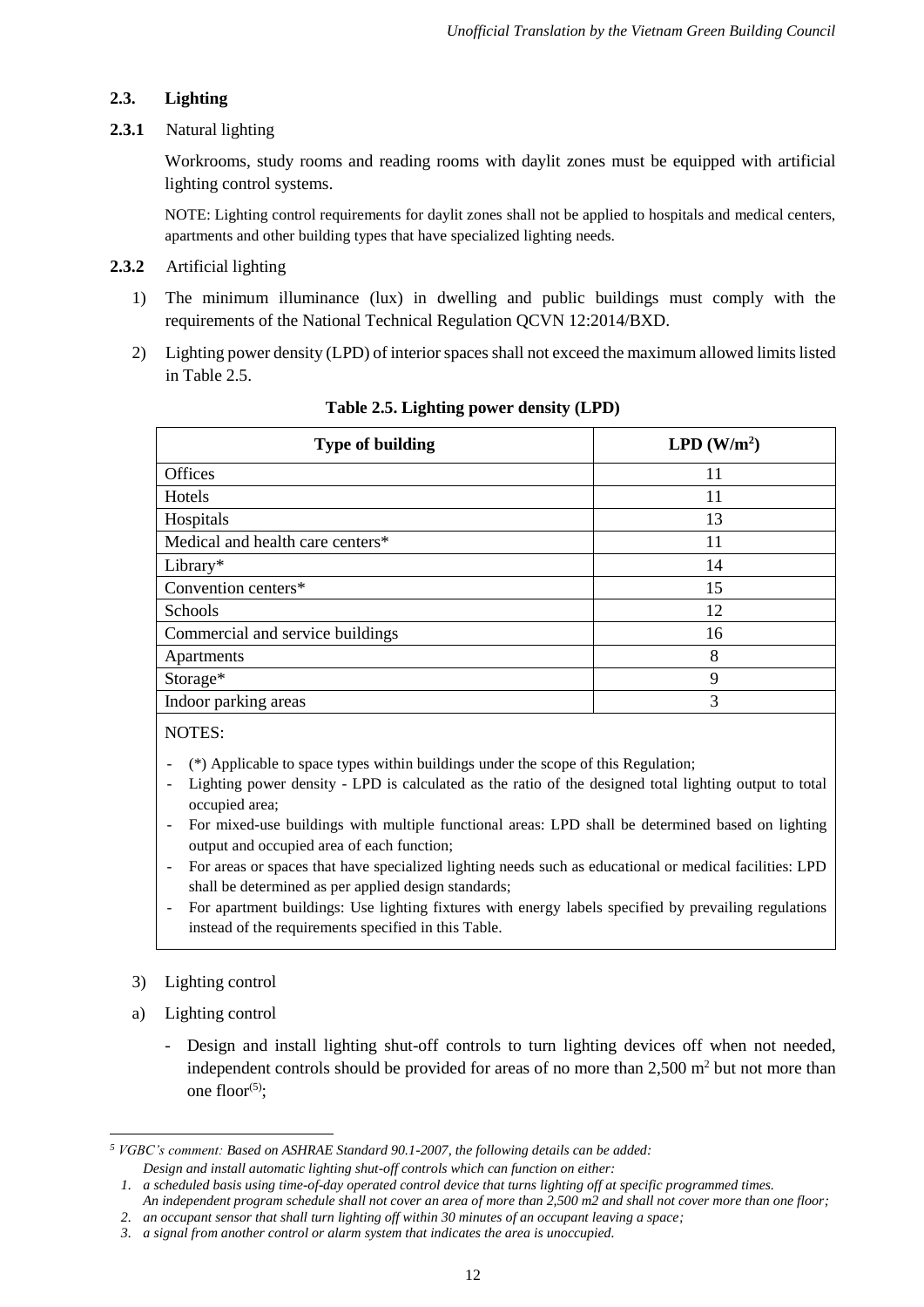- Each control device shall be designed and installed to cover a maximum occupied area of 250  $m<sup>2</sup>$  for a space area equal to or less than 1,000  $m<sup>2</sup>$ ; or to cover a maximum occupied area of  $1,000 \text{ m}^2$  for a space area greater than  $1,000 \text{ m}^2$ .
- For areas within a distance of 6 meters to an exterior wall, which is designed with glazing with WWR  $> 40\%$ , lighting control devices must be installed to enable reducing lighting power.

NOTE: This requirement is not applicable to spaces with around-the-clock lighting requirement; as well as spaces with special requirement for safety and security.

- b) Lighting control for indoor parking areas
	- Automatic lighting shutoff (see above);
	- Install lighting control devices to reduce lighting power of each light source by at least 30% when there is no activity within the artificially lit area;

NOTE: This requirement is not applicable to entrance areas adjacent to the outdoor space.

### <span id="page-12-0"></span>**2.4. Other electrical equipment**

- 1) Electric motors
- a) All 3-phase (50 Hz) motors, regardless of being manufactured as an independent equipment or as a part of a building equipment, shall have a minimum full-load motor efficiency of no less than the values specified in Table 2.6.
- b) The manufacturer's label on motors' housing must provide information of the minimum full-load efficiency. Motor efficiency shall be determined as per NEMA MG-1 standards.

NOTE: TCVN 7540-2:2013 or equivalent standards can be applied.

c) Upon installing, testing and commissioning of electric motors as per prevailing regulations, manufacturers' published information of the minimum motor efficiency affixed on housing must be tested.

|              | <b>Open Motors</b> |                                 |             |        | <b>Enclosed Motors</b> |        |  |
|--------------|--------------------|---------------------------------|-------------|--------|------------------------|--------|--|
| Motor output | 2 pole             | 4 pole                          | 6 pole      | 2 pole | 4 pole                 | 6 pole |  |
| (kW)         |                    | Speed (rpm – rounds per minute) |             |        |                        |        |  |
|              | 3600               | 1800                            | <b>1200</b> | 3600   | 1800                   | 1200   |  |
| 0.8          | 77.0               | 85.5                            | 82.5        | 77.0   | 85.5                   | 82.5   |  |
| 1.1          | 84.0               | 86.5                            | 86.5        | 84.0   | 86.5                   | 87.5   |  |
| 1.5          | 85.5               | 86.5                            | 87.5        | 85.5   | 86.5                   | 88.5   |  |
| 2.2          | 85.5               | 89.5                            | 88.5        | 96.5   | 89.5                   | 89.5   |  |
| 3.7          | 86.5               | 89.5                            | 89.5        | 88.5   | 89.5                   | 89.5   |  |
| 5.6          | 88.5               | 91.0                            | 90.2        | 89.5   | 91.7                   | 91.0   |  |
| 7.5          | 89.5               | 91.7                            | 91.7        | 90.2   | 91.7                   | 91.0   |  |
| 11.1         | 90.2               | 93.0                            | 91.7        | 91.0   | 92.4                   | 91.7   |  |
| 14.9         | 91.0               | 93.0                            | 92.4        | 91.0   | 93.0                   | 91.7   |  |
| 18.7         | 91.7               | 93.6                            | 93.0        | 91.7   | 93.6                   | 93.0   |  |
| 22.4         | 91.7               | 94.1                            | 93.6        | 91.7   | 93.6                   | 93.0   |  |
| 29.8         | 92.4               | 94.1                            | 94.1        | 92.4   | 94.1                   | 94.1   |  |
| 37.3         | 93.0               | 94.5                            | 94.1        | 93.0   | 94.5                   | 94.1   |  |
| 44.8         | 93.6               | 95.0                            | 94.5        | 93.6   | 95.0                   | 94.5   |  |
| 56.0         | 93.6               | 95.0                            | 94.5        | 93.6   | 95.4                   | 94.5   |  |

**Table 2.6. Minimum full-load efficiency for electric motors**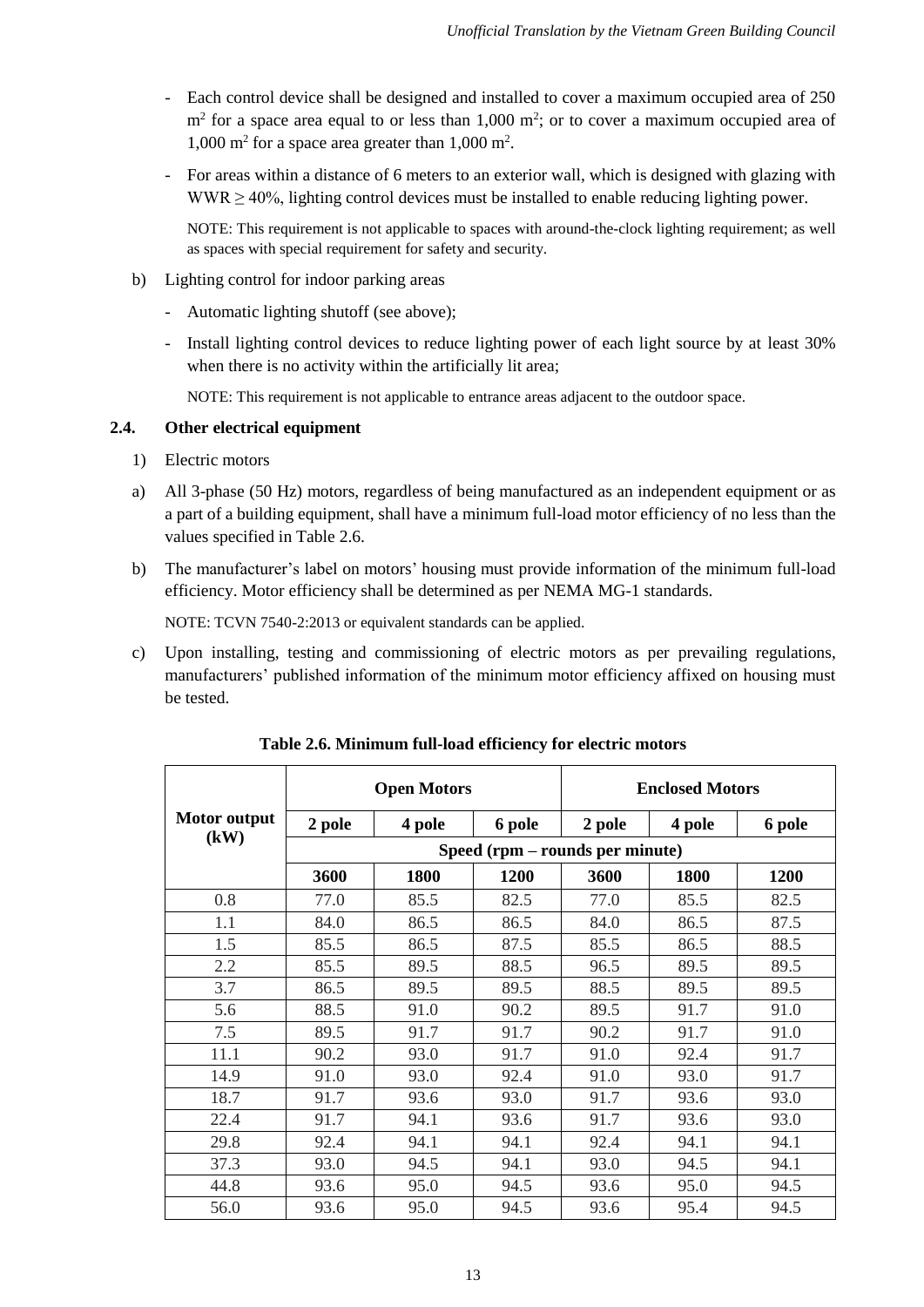|              | <b>Open Motors</b>              |             | <b>Enclosed Motors</b> |        |             |             |
|--------------|---------------------------------|-------------|------------------------|--------|-------------|-------------|
| Motor output | 2 pole                          | 4 pole      | 6 pole                 | 2 pole | 4 pole      | 6 pole      |
| (kW)         | Speed (rpm – rounds per minute) |             |                        |        |             |             |
|              | 3600                            | <b>1800</b> | 1200                   | 3600   | <b>1800</b> | <b>1200</b> |
| 74.6         | 93.6                            | 95.4        | 95.0                   | 94.1   | 95.4        | 95.0        |
| 93.3         | 94.1                            | 95.4        | 95.0                   | 95.0   | 95.4        | 95.0        |
| 111.9        | 94.1                            | 95.8        | 95.4                   | 95.0   | 95.8        | 95.8        |
| 149.2        | 95.0                            | 95.8        | 95.4                   | 95.4   | 96.2        | 95.8        |
| 186.5        | 95.0                            | 95.8        | 95.4                   | 95.8   | 96.2        | 95.8        |
| 223.8        | 95.4                            | 95.8        | 95.4                   | 95.8   | 96.2        | 95.8        |
| 261.1        | 95.4                            | 95.8        | 95.4                   | 95.8   | 96.2        | 95.8        |
| 298.4        | 95.8                            | 95.8        | 95.8                   | 95.8   | 96.2        | 95.8        |
| 357.7        | 95.8                            | 96.2        | 96.2                   | 95.8   | 96.2        | 95.8        |
| 373.0        | 95.8                            | 96.2        | 96.2                   | 95.8   | 96.2        | 95.8        |

- 2) Water heating system
- a) Water heating equipment efficiency
	- All water heating equipment and boilers of the building shall maintain a minimum efficiency as specified in Table 2.7;
	- All heat pump water heaters shall maintain a minimum COP as specified in Table 2.8;
	- For solar water heating systems: Solar water heaters shall maintain a minimum efficiency of 60% and a minimum thermal resistance value  $R_0$  of 2.2 m<sup>2</sup>.K/W at the back of solar panels.

**Table 2.7. Minimum efficiency of water heating equipment**

| <b>Equipment type</b>                                      | Minimum efficiency $E_T$ , %     |
|------------------------------------------------------------|----------------------------------|
| Gas-fired storage water heaters                            | 78                               |
| Gas-fired instantaneous water heaters                      | 78                               |
| Gas-fired hot water supply boilers                         | 77                               |
| Fuel oil-fired hot water heaters and supply systems        | 80                               |
| Duel fuel gas/oil-fired hot water supply boilers           | 80                               |
| Firewood/paper-fired boiler with output of $10\div 350$ kW | 60                               |
| Brown coal-fired boilers with output of $10\div 2000$ kW   | 70                               |
| Pitcoal-fired boilers with output of $10\div 2000$ kW      | 73                               |
| Electric resistance water heaters                          | $E_{min} = 5.9 + 5.3V^{0.5}$ (W) |

NOTES:

- The minimum efficiency of gas/oil-fired water heaters is given in form of Thermal efficiency  $(E_T)$ , which includes thermal losses from the heater shells.
- The minimum efficiency of electric resistance water heaters shall be determined according to the maximum Standby Loss (SL), where exists a difference of  $40^{\circ}$ C between stored water temperature and ambient temperature. In the aforementioned equation, V is volume in liters;
- Test procedure shall be conducted as per ANSI Z21.10.3 or equivalent standards.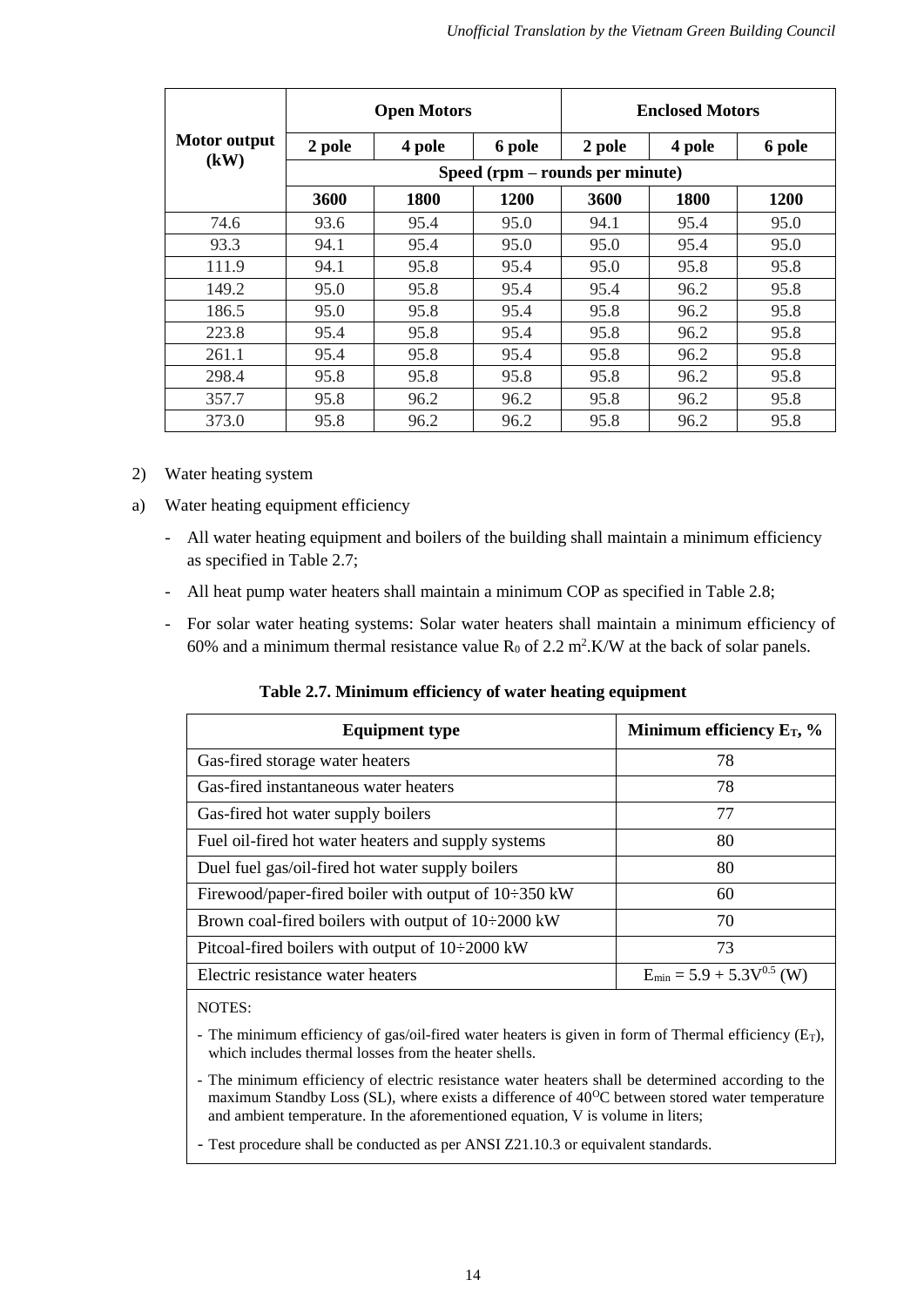| <b>Equipment type</b>                        | COP, kW/kW |
|----------------------------------------------|------------|
| Air-source heat pump water heaters           | $\geq 3.0$ |
| Water-source heat pump water heaters         | $\geq$ 3.5 |
| Heat recovery air conditioners:              |            |
| - Hot water supply mode                      | $\geq 3.0$ |
| - Air conditioning and hot water supply mode | > 5.5      |

|  |  | Table 2.8. Minimum COP of water heating heat pumps |
|--|--|----------------------------------------------------|
|--|--|----------------------------------------------------|

- b) Prior to the installation of water heaters, equipment efficiency data provided by manufacturers must be reviewed.
- c) Thermal insulation of hot water pipes shall be designed, installed and commissioned in accordance with a design standard, which is selected for the entire building.
- d) Control of water heating systems
	- Temperature control systems shall be installed to maintain water temperature at a maximum of 49°C when in use;
	- Temperature control systems shall be installed to maintain tap water temperature at washbasins and bathtubs in public restrooms at a maximum of 43°C.
	- Recirculating pumps used to maintain storage tank water temperature shall be controlled to operate correspondingly with the operation mode of hot water supply system.
- e) For apartment buildings designed with centralized water heating systems, a renewable energy source (solar, wind, heat recovery, etc.) shall be used as a supplement to the main energy source for water heating systems.

# **3. REGULATION ON MANAGEMENT**

- <span id="page-14-0"></span>**3.1.** Design documentation of new construction or retrofit of buildings within the scope of this Regulation shall include a narrative report demonstrating the compliance with the requirements of this Regulation.
- **3.2.** The review and assessment process of building design, construction and commissioning shall be conducted in accordance with the prevailing regulations, including QCVN 09:2017/BXD.

# **4. IMPLEMENTATION**

- <span id="page-14-1"></span>**4.1.** The Science - Technology and Environment Department (Ministry of Construction) is responsible for providing implementation guidelines of QCVN 09:2017/BXD to concerned parties.
- **4.2.** Governmental authorities for construction are responsible for monitoring the compliance with QCVN 09:2017/BXD of construction investment activities within their management duties according to the prevailing regulations.
- **4.3.** For any problems that may arise during the adoption of this Regulation, the concerned parties shall contact the Science - Technology and Environment Department (Ministry of Construction) for guidance and support.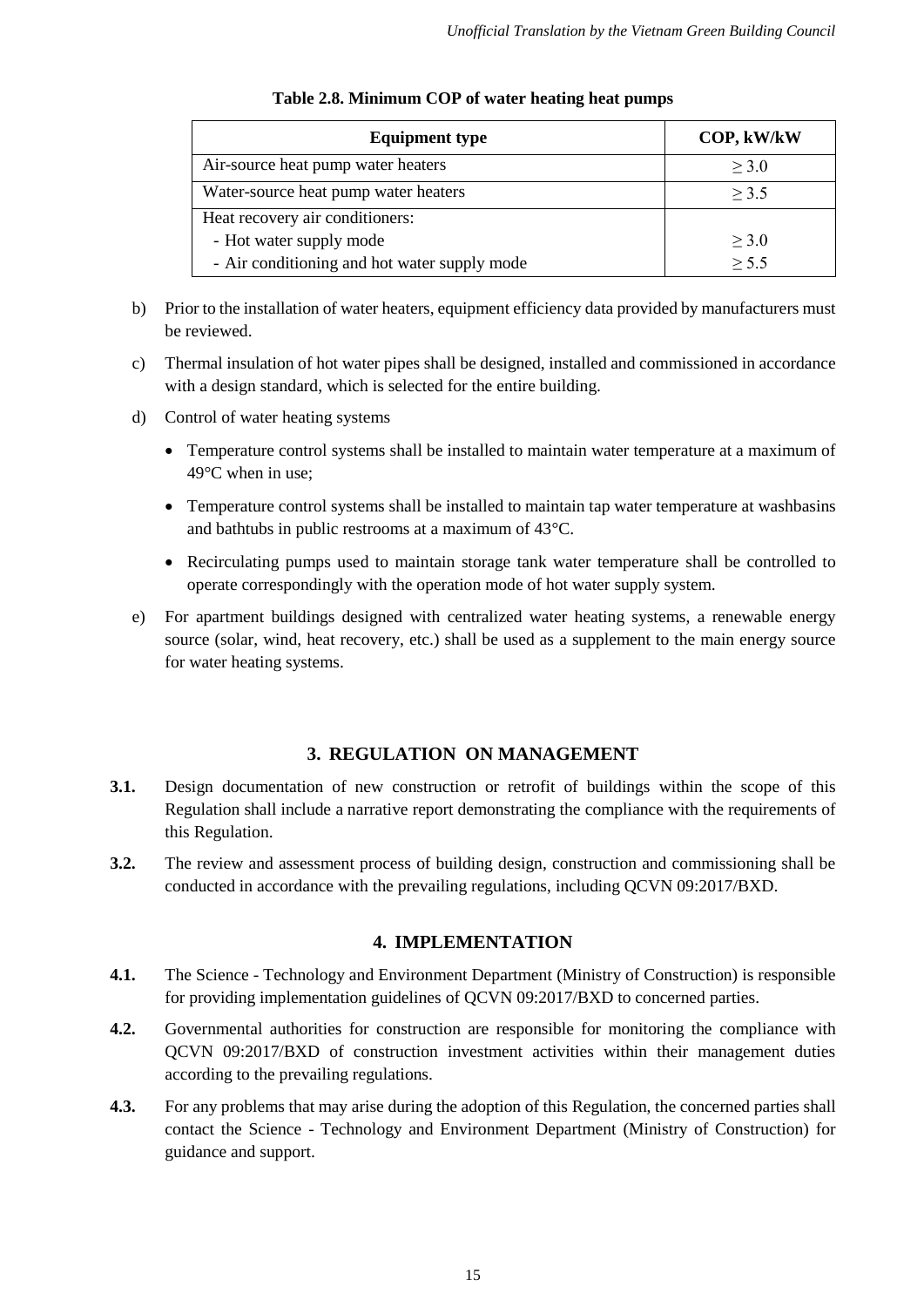# **Annex 1: Overall thermal resistance value R<sup>0</sup> of building envelope**

<span id="page-15-0"></span>1) Overall thermal resistance value R0 is given by the following equation:

$$
R_0 = \frac{1}{h_N} + \sum_{1}^{n} \frac{b_i}{\lambda_i} + R_a + \frac{1}{h_T} ; \qquad (m2. K/W)
$$

*where:*

- $h_N$ ,  $h_T$  respectively, heat transfer coefficients of outer and inner surfaces of building enclosure (see Annex 3),  $W/m^2$ .K;
- $b_i$  thickness of material layer (i), m;
- $\lambda_i$  thermal conductivity of material layer (i) of the building enclosure, W/m.K;
- N number of material layers of the building enclosure;
- $R_a$  thermal resistance of the air layer inside the building enclosure, if any, m<sup>2</sup>.K/W.
- 2) Physical properties of building materials (Annexes 2, 3 and 4)

<span id="page-15-1"></span>

| <b>Name of Material</b>                           | Unit weight,<br>$kg/m^3$ | <b>Thermal</b><br>conductivity $\lambda$ ,<br>W/(m.K) |  |  |
|---------------------------------------------------|--------------------------|-------------------------------------------------------|--|--|
| 1. Concrete                                       |                          |                                                       |  |  |
| Cement wire mesh roof tile                        | 2500                     | 2.04                                                  |  |  |
| Reinforced concrete                               | 2400                     | 1.55                                                  |  |  |
| Heavy-weight concrete                             | 2200                     | 1.20                                                  |  |  |
|                                                   | 1500                     | 0.70                                                  |  |  |
| Light-weight concrete                             | 1200                     | 0.52                                                  |  |  |
| (cinder concrete)<br>Autoclaved foam concrete     | 1000                     | 0.41                                                  |  |  |
|                                                   | 1000                     | 0.40                                                  |  |  |
|                                                   | 800                      | 0.29                                                  |  |  |
|                                                   | 600                      | 0.21                                                  |  |  |
|                                                   | 400                      | 0.15                                                  |  |  |
|                                                   | 800                      | 0.29                                                  |  |  |
| Autoclaved foam silicate concrete                 | 600                      | 0.21                                                  |  |  |
|                                                   | 400                      | 0.15                                                  |  |  |
| 2. Gypsum                                         |                          |                                                       |  |  |
| Gypsum drywall board                              | 1000                     | 0.23                                                  |  |  |
| Gypsum-slag concrete                              | 1000                     | 0.37                                                  |  |  |
| 3. Baked materials and mortars                    |                          |                                                       |  |  |
| Baked clay brick                                  | 2000                     | 0.93                                                  |  |  |
| Baked clay brick                                  | 1600                     | 0.70                                                  |  |  |
| Baked clay brick, bonded with heavy-weight mortar | 1800                     | 0.81                                                  |  |  |
| Baked clay brick, bonded with light-weight mortar | 1700                     | 0.76                                                  |  |  |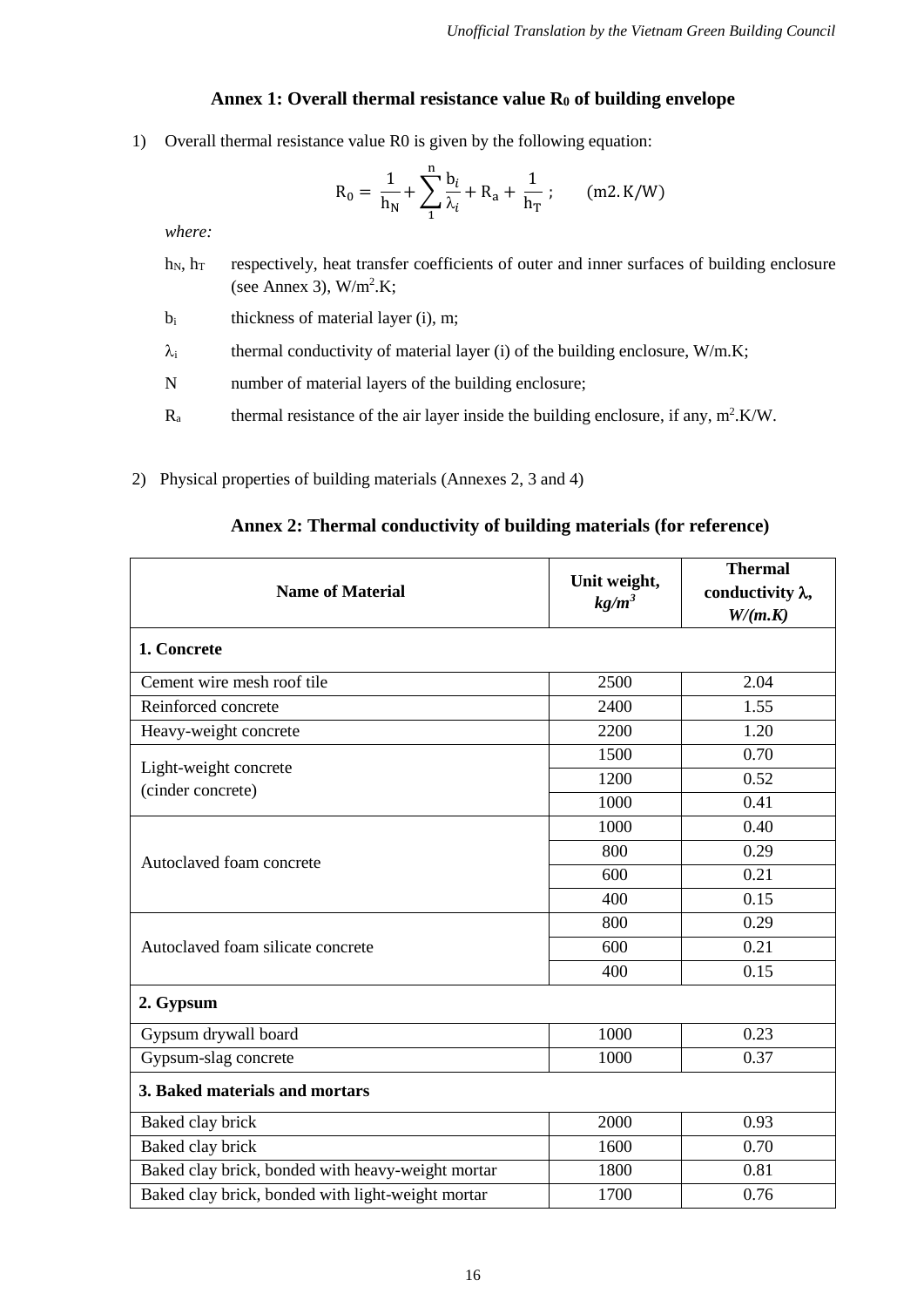| <b>Name of Material</b>                                                                           | Unit weight,<br>$kg/m^3$ | <b>Thermal</b><br>conductivity $\lambda$ ,<br>W/(m.K) |
|---------------------------------------------------------------------------------------------------|--------------------------|-------------------------------------------------------|
| Hollow brick $(1300 \text{ kg/m}^3)$ , bonded with light-weight<br>mortar $(1400 \text{ kg/m}^3)$ | 1350                     | 0.58                                                  |
| Multi-hole brick, bonded with heavy-weight mortar                                                 | 1300                     | 0.52                                                  |
| Cement mortar                                                                                     | 1800                     | 0.93                                                  |
| Three-component mortar                                                                            | 1700                     | 0.87                                                  |
| Lime mortar                                                                                       | 1600                     | 0.81                                                  |
| 4. Non-fired bricks and Autoclaved Aerated Concrete (AAC) blocks                                  |                          |                                                       |
| Cinder block                                                                                      | 1400                     | 0.58                                                  |
| Silicate bricks, bonded with heavy-weight mortar                                                  | 1900                     | 0.87                                                  |
| Autoclaved aerated non-fired brick                                                                | $400 - 900$              | $0.12 - 0.13$                                         |
| Autoclaved Aerated Concrete (AAC)                                                                 | $400 - 800$              | 0.153                                                 |
| 5. Glass materials                                                                                |                          |                                                       |
| Glass (wall, window)                                                                              | 2500                     | 0.78                                                  |
| Fiberglass                                                                                        | 200                      | 0.06                                                  |
| 6. Wood materials                                                                                 |                          |                                                       |
| Pine and cedar (across the grain)                                                                 | 550                      | 0.15                                                  |
| Pine and cedar (along the grain)                                                                  | 550                      | 0.17                                                  |
| Plywood board                                                                                     | 600                      | 0.17                                                  |
|                                                                                                   | 600                      | 0.16                                                  |
| Fiberboard                                                                                        | 250                      | 0.08                                                  |
|                                                                                                   | 150                      | 0.06                                                  |
| Corkwood                                                                                          | 250                      | 0.07                                                  |
| 7. Metals                                                                                         |                          |                                                       |
| Steel, sheet metal                                                                                | 7850                     | 58                                                    |
| Aluminum                                                                                          | 2600                     | 220                                                   |
| <b>NOTES:</b><br>- Thermal conductivity: $1 W/(m.K) = 0.86$ kcal/m.h. <sup>0</sup> C;             |                          |                                                       |

- Thermal conductivity value of material can be taken from experimental results or ISO 10456:2007 technical standards.

**Annex 3: Surface heat transfer coefficient of building enclosure (for reference)**

<span id="page-16-0"></span>

|                                                                             | Direction of heat flow    |                                   |                                     |  |
|-----------------------------------------------------------------------------|---------------------------|-----------------------------------|-------------------------------------|--|
| Quantity                                                                    | Horizontal<br>(for walls) | <b>Upwards</b><br>$(for\, roots)$ | <b>Downwards</b><br>$(for\, roots)$ |  |
| External surface heat transfer<br>coefficient $h_N$ , W/(m <sup>2</sup> .K) | 25                        | 25                                | 25                                  |  |
| Internal surface heat transfer<br>coefficient $h_T$ , W/(m <sup>2</sup> .K) | 7.692                     | 10                                | 5.882                               |  |
| NOTE: Refer to ISO Standard 6946:2007.                                      |                           |                                   |                                     |  |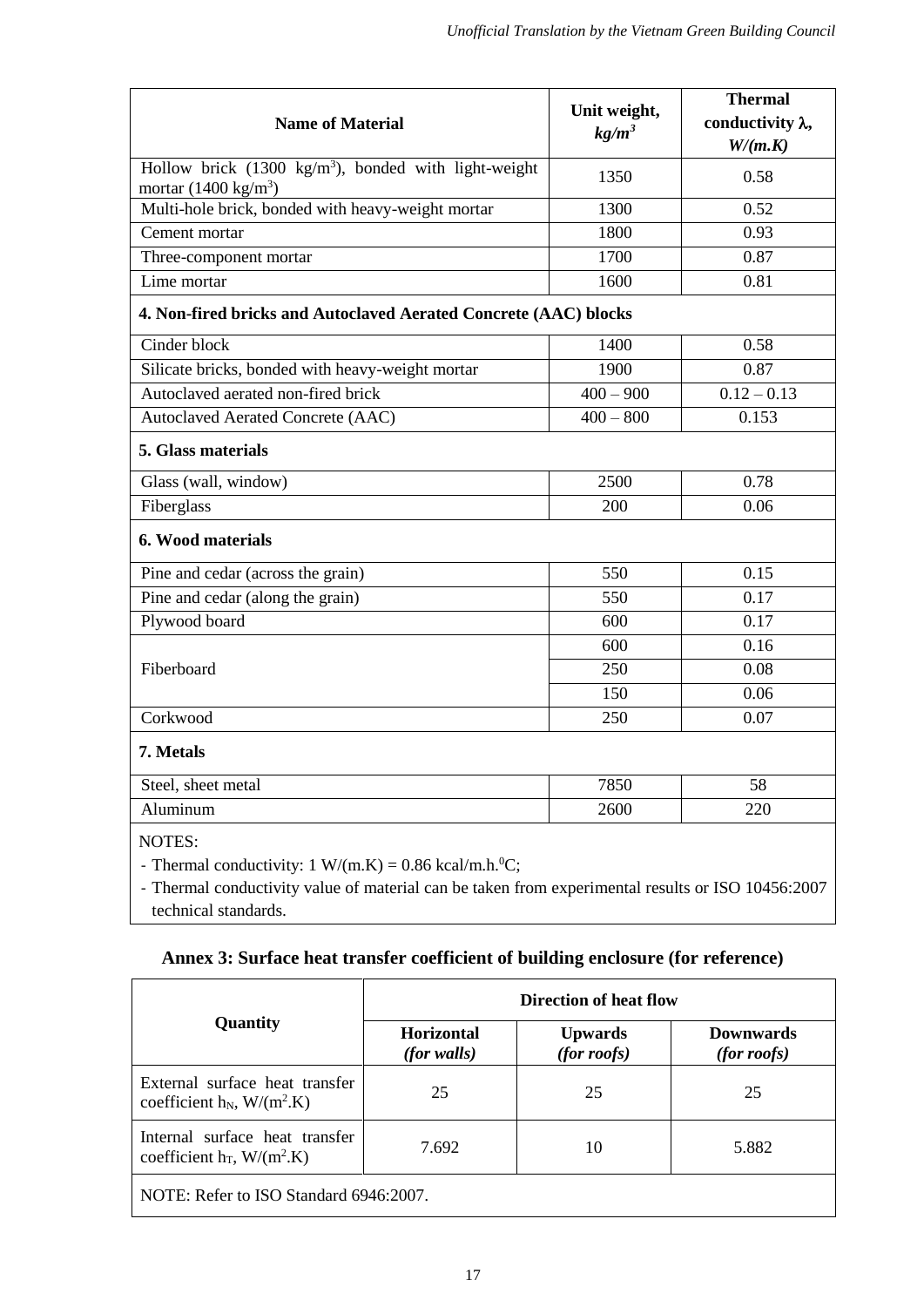<span id="page-17-0"></span>

| <b>Thickness</b>                       | Direction of heat flow                               |                                                     |                                                       |  |  |
|----------------------------------------|------------------------------------------------------|-----------------------------------------------------|-------------------------------------------------------|--|--|
| of air layer,<br>mm                    | <b>Horizontal</b><br><i>(for vertical air layer)</i> | <b>Upwards</b><br><i>(for horizontal air layer)</i> | <b>Downwards</b><br><i>(for horizontal air layer)</i> |  |  |
| $\theta$                               | 0.00                                                 | 0.00                                                | 0.00                                                  |  |  |
| 5                                      | 0.11                                                 | 0.11                                                | 0.11                                                  |  |  |
| 7                                      | 0.13                                                 | 0.13                                                | 0.13                                                  |  |  |
| 10                                     | 0.15                                                 | 0.15                                                | 0.15                                                  |  |  |
| 15                                     | 0.17                                                 | 0.16                                                | 0.17                                                  |  |  |
| 25                                     | 0.18                                                 | 0.16                                                | 0.19                                                  |  |  |
| 50                                     | 0.18                                                 | 0.16                                                | 0.21                                                  |  |  |
| 100                                    | 0.18                                                 | 0.16                                                | 0.22                                                  |  |  |
| 300                                    | 0.18                                                 | 0.16                                                | 0.23                                                  |  |  |
| NOTE: Refer to ISO Standard 6946:2007. |                                                      |                                                     |                                                       |  |  |

# **Annex 4(6) : Thermal resistance of unventilated air layer Ra (m<sup>2</sup> .K/W) (for reference)**

# **Annex 5: Solar heat gain coefficient α of material surface (for reference)**

<span id="page-17-1"></span>

| No.            | <b>Surface, Material and Color</b>  | a coefficient |  |  |  |
|----------------|-------------------------------------|---------------|--|--|--|
|                | A. Wall surface                     |               |  |  |  |
| $\mathbf{1}$   | Polished white limestone            | 0.35          |  |  |  |
| $\overline{2}$ | Polished dark limestone             | 0.50          |  |  |  |
| 3              | Polished white marble               | 0.30          |  |  |  |
| $\overline{4}$ | Polished dark marble                | 0.65          |  |  |  |
| 5              | Polished light grey granite         | 0.55          |  |  |  |
| 6              | polished grey granite               | 0.60          |  |  |  |
| $\overline{7}$ | White glazed-brick                  | 0.26          |  |  |  |
| 8              | bright brown glazed-brick           | 0.55          |  |  |  |
| 9              | Dusted common brick                 | 0.77          |  |  |  |
| 10             | New-red common brick                | $0.7 - 0.74$  |  |  |  |
| 11             | Bright surface tile                 | 0.45          |  |  |  |
| 12             | Smooth, even concrete surface       | $0.54 - 0.65$ |  |  |  |
| 13             | Yellow-white painted mortar surface | 0.42          |  |  |  |
| 14             | Dark painted mortar surface         | 0.73          |  |  |  |
| 15             | White painted mortar surface        | 0.40          |  |  |  |
| 16             | Light blue painted mortar surface   | 0.59          |  |  |  |
| 17             | Grey cement painted mortar surface  | 0.47          |  |  |  |
| 18             | White cement painted mortar surface | 0.32          |  |  |  |
| 19             | Plain wood                          | 0.59          |  |  |  |
| 20             | Dark painted wood                   | 0.77          |  |  |  |
| 21             | Light yellow painted wood           | 0.60          |  |  |  |

*VGBC's comment:*

 $\overline{\phantom{a}}$ 

*The values in this table apply when the emissivities of the surfaces bounding the air layer are higher than 0.8.* In other configurations, thermal resistance of unventilated air layer should be calculated following ISO 6946.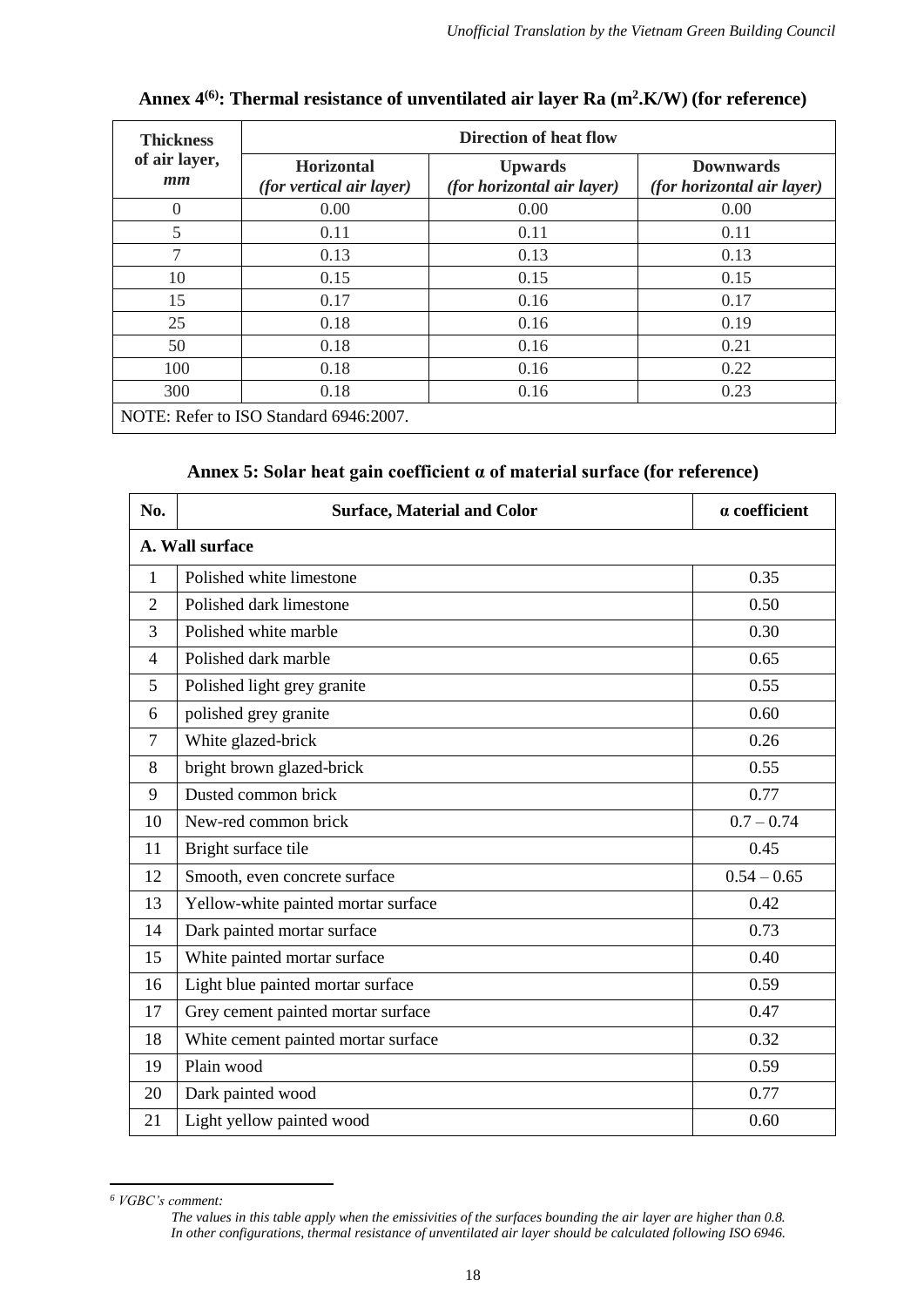| <b>B.</b> Roof surface |                                              |               |  |  |  |
|------------------------|----------------------------------------------|---------------|--|--|--|
| 22                     | New white fibro-cement board                 | 0.42          |  |  |  |
| 23                     | white fibro-cement board, 6-month used       | 0.61          |  |  |  |
| 24                     | white fibro-cement board, 12-month used      | 0.71          |  |  |  |
| 25                     | White corrugated sheet                       | 0.26          |  |  |  |
| 26                     | <b>Black corrugated sheet</b>                | 0.86          |  |  |  |
| 27                     | Red or brown roof tile                       | $0.65 - 0.72$ |  |  |  |
| 28                     | Grey cement roof tile                        | 0.65          |  |  |  |
| 29                     | New galvanized steel sheet                   | 0.30          |  |  |  |
| 30                     | Dusted galvanized steel sheet                | 0.90          |  |  |  |
| 31                     | Unpolished aluminum                          | 0.52          |  |  |  |
| 32                     | Unpolished aluminum                          | 0.26          |  |  |  |
|                        | <b>C. Painted surface</b>                    |               |  |  |  |
| 33                     | Pink paint                                   | 0.52          |  |  |  |
| 34                     | Blue paint                                   | 0.64          |  |  |  |
| 35                     | Bright-blue cobalt paint                     | 0.58          |  |  |  |
| 36                     | Purple cobalt paint                          | 0.83          |  |  |  |
| 37                     | Yellow paint                                 | 0.44          |  |  |  |
| 38                     | Red paint                                    | 0.63          |  |  |  |
|                        | <b>D. Transparent materials</b>              |               |  |  |  |
| 39                     | 7 mm-thick glass                             | 0.076         |  |  |  |
| 40                     | 4.5 mm-thick glass                           | 0.04          |  |  |  |
| 41                     | 6 mm-thick glass with heat absorbing surface | 0.306         |  |  |  |
| 42                     | 0.1 mm-thick polyclovinil screen             | 0.096         |  |  |  |
| 43                     | 0.08 mm-thick AFF polyamide screen           | 0.164         |  |  |  |
| 44                     | 0.085 mm-thick AFF polyethylene screen       | 0.109         |  |  |  |

# <span id="page-18-0"></span>**Annex 6: Total thermal resistance R<sup>0</sup> of common walls and roofs (for reference)**

| No.                                                              | <b>Material layer</b>                                           | Thickness,<br>$\boldsymbol{m}$ | <b>Thermal conductivity</b><br>coefficient $\lambda$ , $W/(m.K)$ | Ro,<br>$m^2$ .K/W |  |  |  |
|------------------------------------------------------------------|-----------------------------------------------------------------|--------------------------------|------------------------------------------------------------------|-------------------|--|--|--|
|                                                                  | A. Solid baked clay brick wall (standard thickness: 110/220 mm) |                                |                                                                  |                   |  |  |  |
|                                                                  | Exterior cement plaster                                         | 0.015                          | 0.93                                                             |                   |  |  |  |
| $\overline{2}$                                                   | Solid baked clay brick <sup>1</sup>                             | 0.105/0.220                    | 0.81                                                             | 0.48/0.62         |  |  |  |
| 3                                                                | Interior cement plaster                                         | 0.015                          | 0.93                                                             |                   |  |  |  |
| B. Hollow baked clay brick wall (standard thickness: 110/220 mm) |                                                                 |                                |                                                                  |                   |  |  |  |
|                                                                  | Exterior cement plaster                                         | 0.015                          | 0.93                                                             |                   |  |  |  |
| $\mathfrak{D}$                                                   | Hollow baked clay brick                                         | 0.105/0.220                    | 0.52                                                             | 0.55/0.77         |  |  |  |
| $\mathcal{F}$                                                    | Interior cement plaster                                         | 0.015                          | 0.93                                                             |                   |  |  |  |